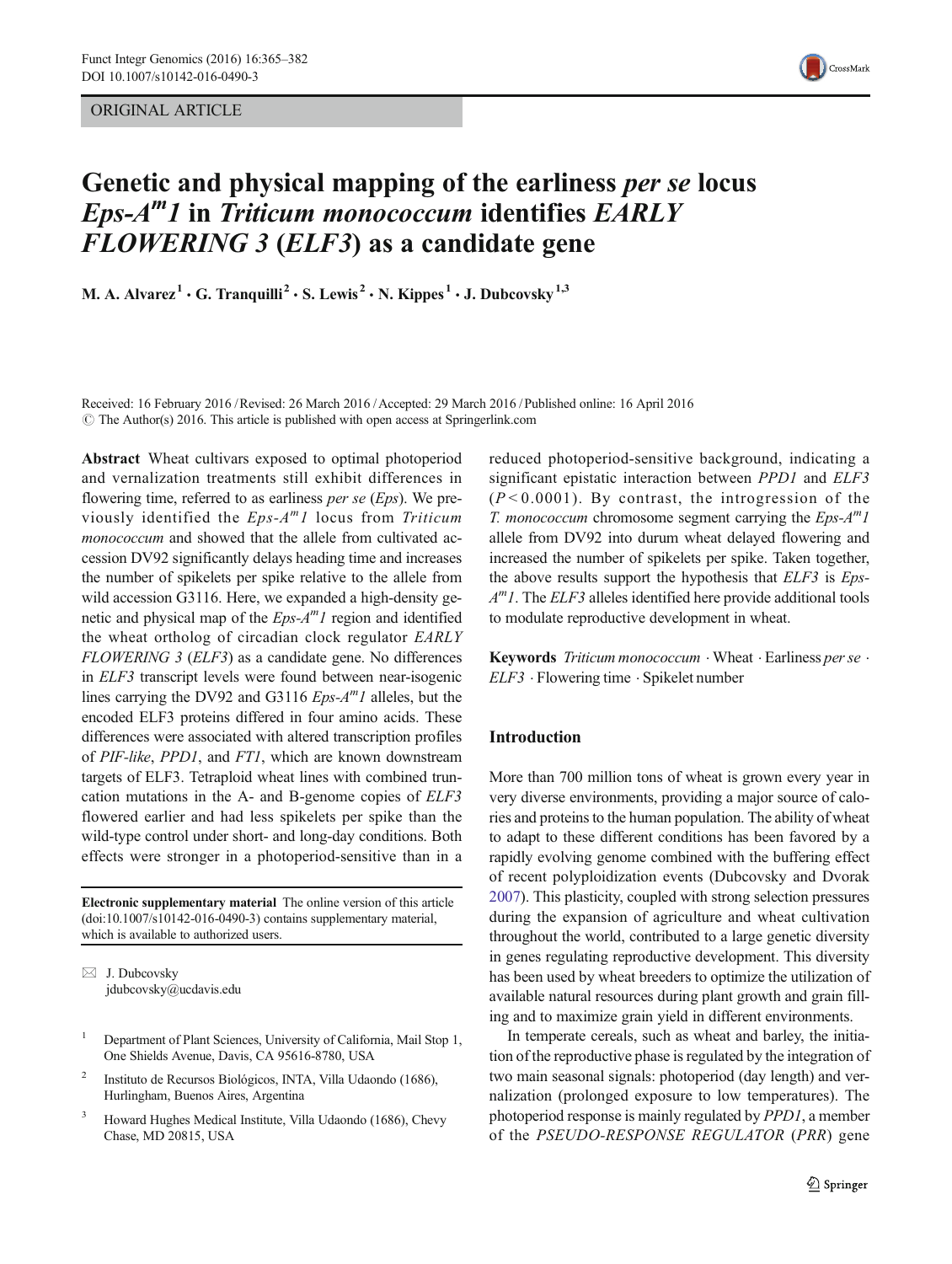family, which upregulates the expression FT1 under long days (Turner et al. [2005\)](#page-17-0). FT1 encodes a mobile protein, homologous to the Arabidopsis FLOWERING LOCUS T (FT) (Yan et al. [2006\)](#page-17-0), which is transported from the leaves to the shoot apical meristem (SAM) (Corbesier et al. [2007](#page-15-0); Tamaki et al. [2007\)](#page-17-0). Once in the apex, FT1 forms a protein complex that binds the promoter of the meristem identity gene VRN1 (Li et al. [2015](#page-16-0)) and upregulates its expression above the critical threshold required to initiate the transition from the vegetative to the reproductive stage (Distelfeld et al. [2009\)](#page-15-0). During the fall, the expression of  $FT1$  in the leaves is downregulated by the flowering repressor VRN2, preventing flowering before winter (Yan et al. [2004](#page-17-0)). During the winter, cold temperatures induce the expression of VRN1 in the leaves and result in the repression of VRN2 (Chen and Dubcovsky [2012](#page-15-0)). In the absence of VRN2, the increase of day length during the spring results in the induction of FT1 and the acceleration of the transition to the reproductive stage (Distelfeld et al. [2009](#page-15-0)).

Even when the vernalization and photoperiod requirements have been fulfilled, there are still residual differences in flowering time among wheat accessions, which are usually referred to as earliness per se (Eps) (Flood and Halloran [1984;](#page-16-0) Hoogendoorn [1985;](#page-16-0) Worland and Law [1986](#page-17-0); Slafer [1996\)](#page-17-0). These differences are affected by temperature (Slafer and Rawson [1994,](#page-17-0) [1995a](#page-17-0), [b](#page-17-0)) and are important for the finetuning of flowering and the adaptation of wheat to different environments. Several *Eps* loci have been mapped on different wheat and barley chromosomes (Scarth and Law [1984](#page-17-0); Hoogendoorn [1985;](#page-16-0) Miura and Worland [1994;](#page-16-0) Laurie et al. [1995;](#page-16-0) Worland [1996;](#page-17-0) Bullrich et al. [2002](#page-15-0); Griffiths et al. [2009](#page-16-0); Gawronski and Schnurbusch [2012](#page-16-0); Zikhali et al. [2014](#page-17-0), [2015\)](#page-17-0), but only a few of the underlying *Eps* genes have been identified so far (Comadran et al. [2012](#page-15-0); Faure et al. [2012](#page-16-0); Zakhrabekova et al. [2012](#page-17-0); Gawronski et al. [2014\)](#page-16-0).

The temperate cereal homolog of the Arabidopsis circadian clock regulator LUX ARRHYTHMO (LUX) was proposed as a promising candidate gene for the Earliness per se  $\beta$  (Eps- $A^{m}$ 3) locus in Triticum monococcum L. ( $2n = 14$ , genomes  $A^m A^m$ ; Mizuno et al. [2012](#page-16-0); Gawronski et al. [2014](#page-16-0)) and for the colinear early maturity 10 (eam10) locus in barely (Hordeum vulgare L.,  $2n = 14$ , genomes HH; Gawronski and Schnurbusch [2012](#page-16-0); Campoli et al. [2013](#page-15-0)). A complete deletion of LUX in the eps- $A<sup>m</sup>3$  mutant and a mutation in a highly conserved region of the LUX protein in  $eam10$  were linked with early flowering under both long-day (LD) and short-day (SD) conditions. The early flowering in both mutants was associated with arrhythmic transcript patterns of central and output circadian clock genes under SD and constant ambient conditions and the upregulation of PPD1 and FT1 transcript levels (Mizuno et al. [2012](#page-16-0); Campoli et al. [2013](#page-15-0); Gawronski et al. [2014\)](#page-16-0). The effects of the LUX mutations were larger in the presence of the photoperiodsensitive allele *Ppd-H1* than in the presence of the photoperiodinsensitive allele *ppd-H1*, suggesting that the effect of LUX was

mediated in part by the negative regulation of Ppd-H1 (Mizuno et al. [2012;](#page-16-0) Campoli et al. [2013\)](#page-15-0). The  $eps-A^{m}3$  mutant also showed temperature-dependent variation in spike development (Gawronski et al. [2014\)](#page-16-0).

The *early maturity 8 (eam8*, also known as *mat-a*) mutants in barley show similar phenotypic effects as the eam10 mutants described above. The eam8 gene encodes a homolog of the Arabidopsis circadian clock gene EARLY FLOWERING 3 (Faure et al. [2012](#page-16-0); Zakhrabekova et al. [2012\)](#page-17-0), which is known to interact with LUX and EARLY FLOWERING 4 (ELF4) to form a trimeric protein complex known as the "evening complex" (Nusinow et al. [2011\)](#page-16-0). In Arabidopsis, the evening complex functions as a transcriptional regulator that represses the expression of growth-promoting transcription factors PHYTOCHROME-INTERACTING FACTOR 4 (PIF4) and PIF5 (Nusinow et al. [2011](#page-16-0)), as well as PSEUDO-RESPONSE REGULATOR (PRR) genes PRR7 and PRR9 (Dixon et al. [2011](#page-15-0); Helfer et al. [2011;](#page-16-0) Kolmos et al. [2011;](#page-16-0) Chow et al. [2012](#page-15-0); Herrero et al. [2012\)](#page-16-0). The participation of ELF3 and LUX in the same protein complex is consistent with the similar phenotypic effects observed in loss-of-function mutations in either of the two genes, and in their similar epistatic interactions with PPD1 (Faure et al. [2012](#page-16-0); Mizuno et al. [2012;](#page-16-0) Campoli et al. [2013](#page-15-0)). Both mutants show early flowering under LD and SD and a transcriptional upregulation of PPD1, suggesting that in the temperate cereals the evening complex acts as a repressor of PPD1 (Faure et al. [2012;](#page-16-0) Zakhrabekova et al. [2012](#page-17-0), Mizuno et al. [2012](#page-16-0); Campoli et al. [2013](#page-15-0)).

In Triticum aestivum, a deletion of the chromosomal region including ELF3 was linked to the earliness per se locus Eps-D1, which causes early flowering and altered expression of circadian clock gene GIGANTEA (GI) (Zikhali et al. [2015\)](#page-17-0). The earliness *per se* gene  $Eps-A^{m}1$  from *T. monococcum* was mapped on the distal region of chromosome arm  $1A<sup>m</sup>L$ , which is colinear to both eam8 and Eps-D1 (Bullrich et al. [2002;](#page-15-0) Valarik et al. [2006](#page-17-0); Zakhrabekova et al. [2012\)](#page-17-0). The  $Eps-A^m1$ allele from cultivated T. monococcum ssp. monococcum (accession DV92) was associated with delayed heading time and increased number of spikelets per spike relative to the allele from wild T. monococcum ssp. aegilopoides (accession G3116). The effect of this locus was larger when plants were grown at 16 °C compared to 23 °C, suggesting a role of temperature on the modulation of the effects of this gene (Bullrich et al. [2002](#page-15-0); Appendino and Slafer [2003](#page-15-0); Lewis et al. [2008\)](#page-16-0).

In this study, we developed a high-density genetic and physical map of the  $Eps-A^m1$  region and show that  $ELF3$  is a strong candidate gene for  $Eps-A^m1$ . We found four amino acid changes between  $Eps-A^m1$  alleles that were associated with differences in the transcription profiles of circadian clock genes and ELF3 downstream targets. Tetraploid wheat lines carrying loss-of-function mutations in both the A- and Bgenome copies of elf3 showed early flowering and reduced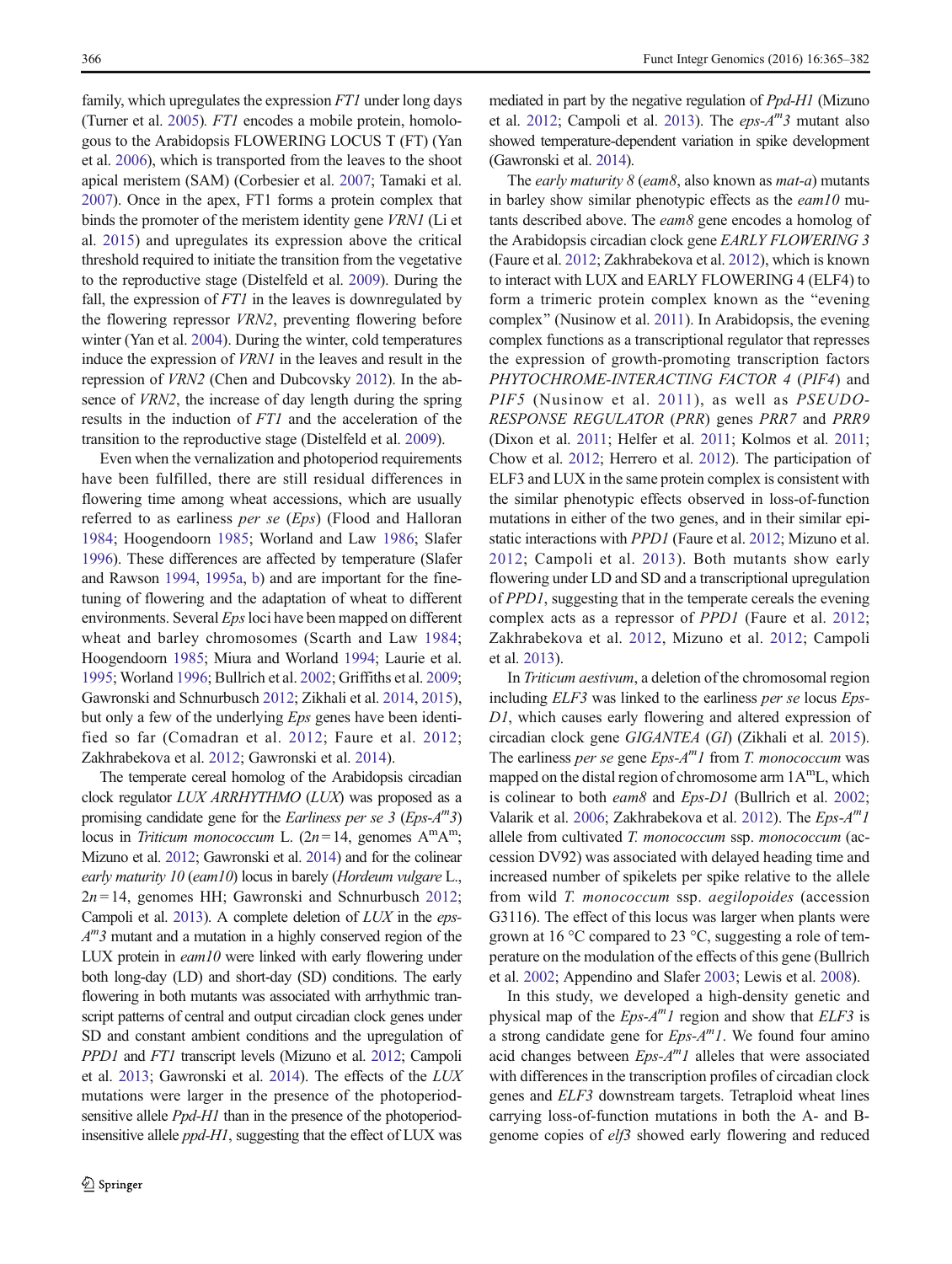spikelet number and exhibited significant epistatic interactions with PPD1 for both traits under SD and LD conditions. By contrast, introgression of the  $Eps-A^m1$  allele from cultivated T. monococcum accession DV92 into durum wheat significantly delayed flowering time and increased the number of spikelets per spike.

## Materials and methods

# **Materials**

We developed diploid wheat near-isogenic lines (NILs) for the Eps- $A^{m}$ l alleles by backcrossing six times the Eps- $A^{m}$ l locus from the wild T. monococcum ssp. aegilopoides accession G3116 (winter growth habit) into the cultivated T. monococcum ssp. monococcum accession DV92 (spring growth habit). The  $Eps-A^{m}1$  allele from G3116 is associated with early heading and is referred to as  $Eps-A^m1-e$ , whereas the allele from DV92 is associated with late heading and is referred to as  $Eps-A^m1-I$  (Lewis et al. [2008](#page-16-0)). After six backcrosses to DV92, these NILs are expected to be more than 98 % identical to the recurrent parent. We confirmed that both NILs have a spring growth habit determined by a nonfunctional *vrn-A*<sup>m</sup>2 allele (Yan et al. [2004\)](#page-17-0) and that both are photoperiod sensitive (early flowering under LD and extremely late flowering under SD) (Appendino and Slafer [2003\)](#page-15-0).

The tetraploid wheat cultivar Kronos (Triticum turgidum ssp. durum,  $2n = 28$ , genomes AABB) was used to generate the TILLING population analyzed in this study (Uauy et al. [2009](#page-17-0)). This population included 1536 EMS-mutagenized Kronos lines, with DNAs organized in 384 pools of four individual DNAs (Uauy et al. [2009\)](#page-17-0). Kronos carries the Vrn-A1c allele for spring growth habit (Fu et al. [2005](#page-16-0); Chen and Dubcovsky [2012\)](#page-15-0) and the Ppd-A1a allele for reduced photoperiodic response (Chen et al. [2014\)](#page-15-0). Plants carrying the Ppd-A1a allele are usually referred in the wheat literature as "photoperiod insensitive" because they flower earlier under SD than plants carrying the wild-type *Ppd-A1b* allele, reducing the differences in flowering between LD and SD. However, we prefer the term "reduced photoperiodic response" because plants carrying the  $Ppd-A1a$  allele still flower significantly earlier when grown under LD than when grown under SD, demonstrating that this allele is still able to respond to differences in photoperiod (Chen et al. [2014\)](#page-15-0).

#### High-density genetic map of  $Eps-A^m1$

Seeds for the high-density map were generated from  $BC_6$  and  $BC_6F_2$  T. monococcum NILs heterozygous for Eps-A<sup>m</sup>1 flanking genes MOT1 (MODIFIER OF TRANSCRIPTION 1) and SMP (SM-LIKE PROTEIN). The isogenic background of these lines reduced genetic variability and facilitated the precise mapping of the  $Eps-A^m1$  locus as a Mendelian trait rather than as a quantitative trait locus (QTL). Young seedlings were screened with molecular markers for MOT1 and SMP, and only plants carrying recombination events between these two markers were phenotyped.

Previous studies have shown that the differences in flowering time between the  $Eps-A^m1-e$  and  $Eps-A^m1-e$  alleles can be maximized by exposing the plants to fluorescent lights at a low fluency (160 μM m<sup>-2</sup> s<sup>-1</sup>), a long-day photoperiod (16 h of light and 8 h of darkness), and constant cool temperatures (16 °C) (Lewis et al. [2008\)](#page-16-0). The same environmental conditions were used in this study to phenotype the progeny tests of the plants carrying the closest recombination events to  $Eps-A^m1$ . Some preliminary experiments were performed under greenhouse conditions (20–25 °C, natural day length supplemented with incandescent lamps to extend photoperiod to 16 h), where the differences were smaller but still significant. Heading times were registered from sowing to spike emergence.

Molecular markers used for the construction of the highdensity genetic map are listed in Supplementary Table S1. DNA extraction and PCR procedures were performed as described before (Kippes et al. [2014](#page-16-0)). Markers were developed using BAC sequences from the T. monococcum physical map (see next section) and sequences from wheat genes homologous to Brachypodium distachyon genes located in the region colinear to  $Eps-A^m1$  (Faricelli et al. [2010\)](#page-16-0).  $Eps-A^m1$  flanking genes FTSH4 (FTSH PROTEASE 4) and SMP were used to search a genomic database of B. distachyon ([http://www.](http://www.phytozome.net/) [phytozome.net\)](http://www.phytozome.net/) and establish the colinear target region. The genes detected in this region were then used as queries to search a T. aestivum L.  $(2n=2x=42,$  AABBDD) database of flow-sorted chromosomes arms developed by the International Wheat Genome Sequencing Consortium (IWGSC [2014,](#page-16-0) [http://www.wheatgenome.org/\)](http://www.wheatgenome.org/). A reverse BLASTP search from the best wheat candidate to the Brachypodium proteome was done, to confirm that the correct homolog was found.

#### Physical map

A BAC library from T. monococcum ssp. monococcum accession DV92 (Lijavetzky et al. [1999](#page-16-0)) was screened with PCR markers developed for the  $Eps-A^{m}1$  region (Supplementary Table S2). DNA was isolated from the selected BAC clones using the QIAGEN® Large-Construct Kit (Qiagen, USA) and then fragmented in a Covaris ultrasonicator (peak power, 175; duty factor, 10 %; cycles/burst, 200; time, 110 s). Libraries for Illumina sequencing were prepared using the KAPA LTP Library Preparation Kit Illumina platforms (KAPA Biosystems, USA). The quality of the libraries was assessed in an Agilent 2100 Bioanalyzer instrument using the High Sensitivity DNA Kit (Agilent Technologies, USA). Libraries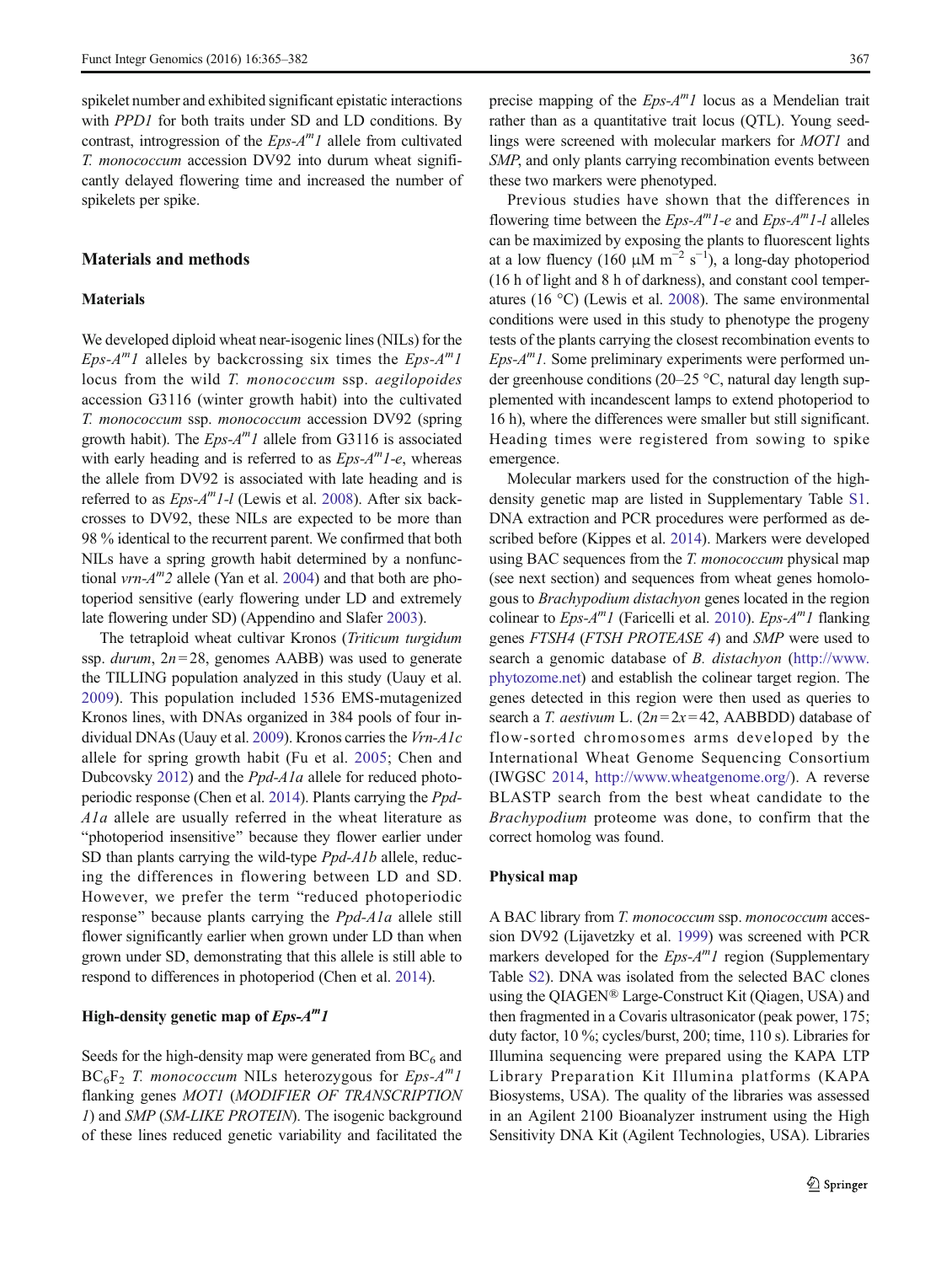were sequenced using 100-bp paired-end reads on Illumina HiSeq2000. Individual BAC coverage was higher than 100×.

Sequence assembly was performed using CLC 6.5 Beta 4 software (CLC-Bio, USA). Once sequences were assembled, repetitive elements were identified using the Triticeae Repeat Sequence Database ([http://wheat.pw.usda.gov/ITMI/Repeats/](http://wheat.pw.usda.gov/ITMI/Repeats/blastrepeats3) [blastrepeats3](http://wheat.pw.usda.gov/ITMI/Repeats/blastrepeats3)). The nonrepetitive sequences were then annotated using a combination of tools, including comparative genomics analyses, BLAST searches of other annotated grass genomes, and the annotation pipeline Triannot (Leroy et al. [2011\)](#page-16-0). Nonrepetitive sequences of the newly sequenced BACs were used to develop new primers to rescreen the BAC library. This process was reiterated several times to expand the physical map of the  $Eps-A^m1$  region. Individual BAC sequences have been deposited in GenBank (Supplementary Table S3).

# Characterization of  $Eps-A^m1$  candidate genes and its potential targets

Candidate genes completely linked to  $Eps-A^{m}1$  in the highdensity genetic map were amplified from both parental lines of the T. monococcum mapping population (DV92 and G3116) and sequenced. GenBank accession numbers are listed in Supplementary Table S3; primers used are listed in Supplementary Table S4. The predicted protein products of the three candidate genes were compared between the parental lines using BLASTP. Amino acid polymorphisms are described using a letter indicating the amino acid in the T. urartu (PI 428198) protein, followed by the position of that amino acid from the initial methionine in the T. urartu reference protein (Supplementary Figs. S1–S3), and by a letter describing the derived amino acid. For the three candidate proteins characterized in this study, T. urartu carries the ancestral state in all the analyzed amino acid positions. Therefore, in this study, the first letter in a polymorphism corresponds to the ancestral stage and the last letter to the derived stage. Ancestral stages were inferred from the alignment of the predicted wheat proteins with the corresponding orthologs from Hordeum vulgare, B. distachyon, Sorghum bicolor, Setaria italica, Oryza sativa, Zea mays, and Arabidopsis (Supplementary Figs. S1–S3). Multiple alignments were performed using ClustalW2 [\(http://www.ebi.ac.uk/Tools/msa/](http://www.ebi.ac.uk/Tools/msa/clustalw2/) [clustalw2/](http://www.ebi.ac.uk/Tools/msa/clustalw2/)). The potential effect of amino acid changes was predicted using multiple tools including BLOSUM62 matrix scores (Henikoff and Henikoff [1992\)](#page-16-0), PROVEAN scores [\(http://provean.jcvi.org](http://provean.jcvi.org/); Choi et al. [2012\)](#page-15-0), and PolyPhen scores (<http://genetics.bwh.harvard.edu/pph2/index.shtml>; Adzhubei et al. [2010](#page-15-0)).

The expression levels of the  $Eps-A^m1$  candidate genes and some of the known targets of the main candidate protein were characterized using quantitative reverse transcription PCR (qRT-PCR). T. monococcum NILs carrying the  $Eps-A^m1-e$ 

(early flowering) and the  $Eps-A^m1-I$  (late flowering) alleles were grown in a growth chamber under continuous temperature (16 °C) and long-day photoperiod (16 h fluorescent lights at 160  $\mu$ M m<sup>-2</sup> s<sup>-1</sup>). Five weeks after sowing, when plants carrying the  $Eps-A^m1-e$  allele were at the terminal spikelet stage and plants carrying the  $Eps-A^m1-I$  allele were at the double ridge stage, tissue was collected from young leaves every 4 h during a 24-h period. Six individual plants were sampled at each time point.

RNA samples were extracted using the Spectrum Plant Total RNA Kit (Sigma-Aldrich). First-strand cDNAs were synthesized from 1 μg of total RNA using the High Capacity Reverse Transcription kit (Applied Biosystems). Quantitative PCR was performed using SYBR Green and a 7500 Fast Real-Time PCR system (Applied Biosystems). Primers used for SYBR GREEN quantitative PCR are listed in Supplementary Table S5. ACTIN was used as an endogenous control. Transcript levels for all genes are expressed as linearized fold-ACTIN levels calculated by the formula  $2^{(ACTIN \ CT - TARGET \ CT)}$  ± standard error (SE) of the mean. The resulting number indicates the ratio between the initial number of molecules of the target gene and the number of molecules of ACTIN.

## Screening of a tetraploid wheat TILLING population

The complete coding regions of the A- and B-genome copies of candidate gene ELF3 were obtained from available sequences from T. aestivum cultivar Chinese Spring (IWGSC [2014,](#page-16-0) [http://www.wheatgenome.org\)](http://www.wheatgenome.org/), and from T. turgidum ssp. durum cultivar Kronos transcriptome (Krasileva et al. [2013;](#page-16-0) [http://wheat.pw.usda.gov/GG2/WheatTranscriptome/\)](http://wheat.pw.usda.gov/GG2/WheatTranscriptome/). Genome-specific primers were developed (Supplementary Table S6) and tested using Chinese Spring nullisomictetrasomic lines N1AT1D and N1BT1D, and confirmed by DNA sequencing.

A screening of DNAs from 1536 TILLING lines was performed using 384 pools, each including four DNAs. PCR amplification products of the target region were digested with CelI, as described before (Uauy et al. [2009](#page-17-0)). Individual mutant lines were identified within the selected pools, and the PCR amplification products were sequenced to characterize the mutations. Lines carrying mutations that introduced premature stop codons in the A- or the B-genome copies of the candidate gene ELF3 were selected and were then intercrossed to combine the mutations in both homoeologs. The resulting lines were backcrossed to the non-mutagenized variety Kronos for two generations to reduce the number of background mutations. Mutations were selected by sequencing in each backcross generation.  $BC_2$  plants heterozygous for mutations in the two ELF3 homoeologs were selected and self-pollinated. Plants with no functional copies of *ELF3* (elf3-null) and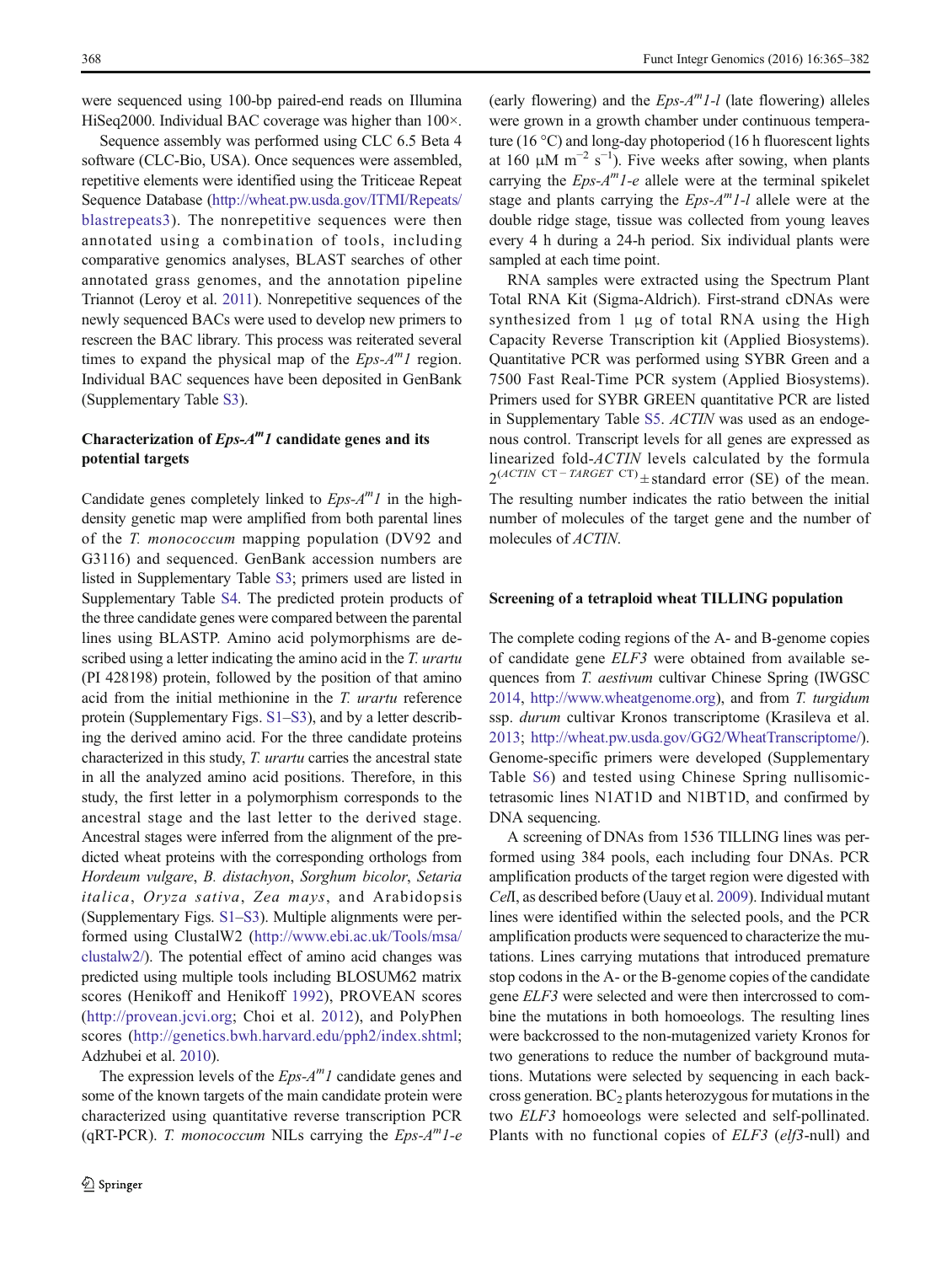control plants homozygous for the wild-type ELF3 alleles ( $ELF3-WT$ ) were selected from the segregating  $BC_2F_2$  plants.

#### Epistatic interactions between ELF3 and PPD1

The tetraploid *elf3*-null lines were also crossed to a Kronos near-isogenic line carrying the wild-type photoperiod-sensitive PPD-A1b allele, developed before (Pearce et al. [2013\)](#page-17-0). A BC<sub>2</sub> line heterozygous for *ELF3* and *PPD-A1* was identified using molecular markers and was self-pollinated to produce a  $BC_2F_2$  population segregating for both genes. A screening of the segregating population identified lines homozygous for the four possible allelic combinations: ELF3-WT/ PPD-A1a, ELF3-WT/PPD-A1b, elf3-null/PPD-A1a, and elf3-null/PPD-A1b. Primers used to genotype ELF3 are listed in Supplementary Table S6. Markers used for PPD-A1 have been described before (Wilhelm et al. [2009](#page-17-0)).

 $BC_2F_3$  plants carrying the four allelic combinations were grown under both SD (8 h light) and LD (16 h light) photoperiods using fluorescent lights and a constant temperature of 16 °C. Heading time and number of spikelets per spike were determined for each plant, and the effects of the individual alleles and their epistatic interactions were statistically evaluated using two by two factorial ANOVAs. Statistical analyses were performed using SAS program version 9.4.

#### Introgression of the  $Eps-A^m1-I$  locus into tetraploid wheat

The chromosome region including  $Eps-A^m1$  from *T. monococcum* accession DV92 ( $2n = 14$ ,  $A^m A^m$ ) was introgressed into T. turgidum ssp. durum cultivar CBW0112  $(2n = 28; AABB)$ . To generate this material, we first intercrossed T. turgidum ssp. durum cultivar Langdon and T. monococcum ssp. monococcum cultivar DV92 and treated the ABA<sup>m</sup> hybrid with colchicine to double the chromosome number. We backcrossed the resulting AABBA<sup>m</sup>A<sup>m</sup> amphyploid to CBW0112 for five generations, selecting the  $Eps-A<sup>m</sup>I$  allele in each crossing cycle with flanking markers wg241 and NDK3 (NUCLEOSIDE DIPHOSPHATE KINASE 3) (Supplementary Table S1). A schematic representation of the process is presented in Supplementary Fig. S4.

CBW0112  $BC_5F_3$  near-isogenic lines homozygous for the  $Eps-A^m1$  segment from DV92 were selected for phenotypic characterization. Sister lines homozygous for the Eps-A1 allele from the A-genome of tetraploid wheat were used as negative controls. Lines were grown under controlled conditions (16 °C constant temperature, 16 h fluorescent lights), and heading time and spikelet number were registered.

When lines were at  $BC_3F_2$ , seven SSR markers and three CAP markers previously mapped to wheat chromosome 1A were tested to determine the size of the introgressed  $1A<sup>m</sup>$ chromosome segment (Supplementary Table S7, Supplementary Fig. S4).

#### **Results**

#### Redefinition of the target chromosome region for  $Eps-A^m1$

In a previous study, the T. monococcum  $Eps-A^{m}1$  locus was mapped linked to genes *MOT1* and *FTSH4* (Faricelli et al. [2010;](#page-16-0) Fig. [1a](#page-5-0)). Two years later, two independent studies in barley identified  $ELF3$  as the gene responsible for the  $eam8$ mutation (Faure et al. [2012](#page-16-0); Zakhrabekova et al. [2012\)](#page-17-0), which maps very close to *MOT1* and *FTSH4*. Since both  $Eps-A^m1$ and eam8 loci affect similar traits (Lewis et al. [2008;](#page-16-0) Faure et al. [2012](#page-16-0)) and are physically close to each other (only 28 kb apart in Brachypodium), we decided to add ELF3 to our previous map and revisit the critical recombination events (Fig. [2a, b](#page-5-0)).

We sequenced *ELF3* in the parental lines DV92 (AC270217.1) and G3116 (GenBank KU570055) and used one of the discovered SNPs to develop a codominant marker (Supplementary Table S1). Using this marker, we mapped *ELF3* completely linked to *ADK1* (similar to rice putative kinase  $ADKI$ , AAT 44307) in the same T. monococcum segregating population used before to map  $Eps-A<sup>m</sup>I$  (Fig. [1a,](#page-5-0) Faricelli et al. [2010\)](#page-16-0). In this population, a single recombination event in NIL 502 (Fig. [1a, b](#page-5-0)) separated MOT1/FTSH4 from ADK1/ELF3. NIL 502 carries the G3116 alleles for MOT1/FTSH4 and the DV92 alleles for  $ADK1/ELF3$  (Fig. [1b\)](#page-5-0), so if this line flowers early it would indicate that  $Eps-A^m1$  is linked to  $MOT1/$ FTSH4 and if it flowers late it would indicate that  $Eps-A^m1$ is linked to ADK1/ELF3.

NIL 502 was initially classified as an early flowering line (Lewis et al. [2008](#page-16-0)), but a reexamination of the original progeny test showed that it had an intermediate flowering time when compared to the early and late heading NILs. To determine if the intermediate flowering time was the result of more than one gene affecting flowering segregating in this region or simply the pleiotropic effect of other genes still segregating in the genetic background of this line, we backcrossed NIL 502 twice to a NIL carrying the G3116 alleles for all markers in this region. The resulting  $BC_2F_2$ plants were homozygous G3116 for MOT1/FTSH4 and segregated for the distal *ADK1/ELF3* genes (Fig. [1b](#page-5-0)). These lines showed a clear segregation for heading time that was perfectly associated to the ADK1/ELF3 alleles (Fig. [1b](#page-5-0)). In addition, the homozygous recombinant lines showed almost identical flowering time as the parental line DV92 (Fig. [1b\)](#page-5-0). These two results demonstrated that NIL 502 carries the  $Eps-A^m1$  allele for late flowering and that, therefore,  $Eps-A^m1$  is linked to  $ADK1/ELF3$  rather than to MOT1/FTSH4 as suggested before (Faricelli et al. [2010](#page-16-0)). Erratum notes are being submitted to the original papers correcting the phenotyping of NIL 502 (Lewis et al. [2008;](#page-16-0) Faricelli et al. [2010](#page-16-0)).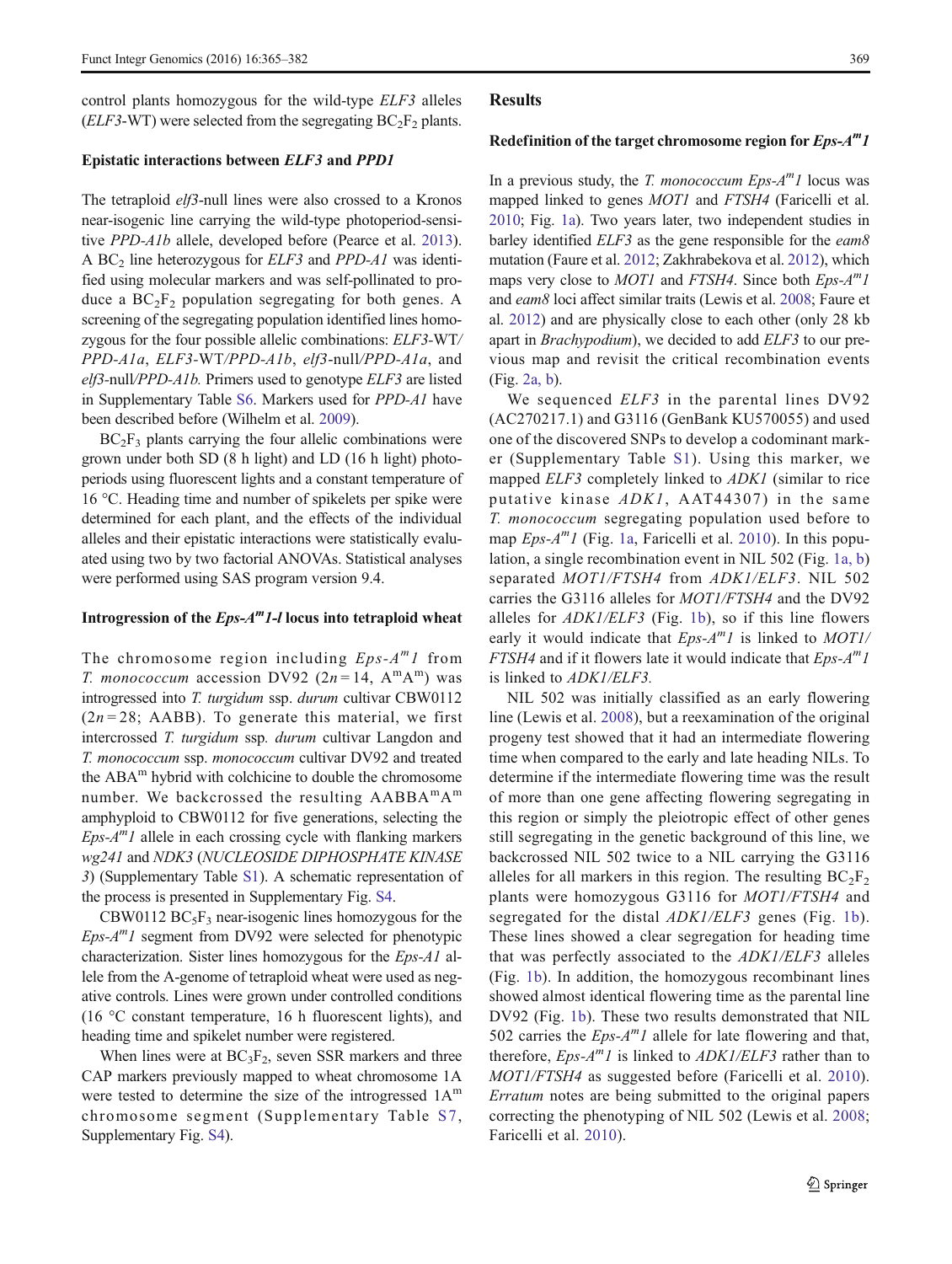<span id="page-5-0"></span>

Fig. 1 a T. monococcum high-density genetic map based on the analysis of 10,000 gametes, showing the previous candidate region for  $Eps-A^mI$  in light gray (Faricelli et al. [2010\)](#page-16-0). The reevaluation of critical NIL 502 resulted in a new candidate region for  $Eps-A^mI$ , indicated in *darker* gray. b Graphical genotypes and heading times of a progeny test of critical NIL 502. Different colors indicate chromosome regions homozygous for the DV92 allele (dark gray), homozygous for the

# High-density genetic map of  $Eps-A^m1$  in T. monococcum

To further characterize the relationship between  $Eps-A^m1$ and ELF3, we developed a new high-density genetic map for the region between MOT1 and SMP (Fig. 2a). Using these two flanking markers, we screened 2900 BC $_{6}F_{2}$  NILs (5800 gametes) and identified 22 lines with recombination events in the target region. Based on the heading time of  $BC_6F_3$  progenies of the selected recombinants grown under controlled environment conditions, the  $Eps-A^{m}1$  locus was mapped 0.20 cM proximal to SMP and 0.18 cM distal to MOT1 (Fig. 2a). The 10 recombination events found between  $MOT1/FTSH4$  and  $Eps-A^{m}1$  clearly demonstrated that neither MOT1 nor FTSH4 are viable candidate genes for  $Eps-A^mI$ . This result is consistent with the conclusion



obtained from the reanalysis of the progeny of the critical NIL 502 reported above.

The ELF3 gene was completely linked to the flowering phenotype in all the recombinant lines, suggesting that it is a viable candidate gene for  $Eps-A^mI$ . To further delimit the  $Eps A<sup>m</sup>I$  candidate region, we designed additional markers based both on *B. distachyon* genes flanking *ELF3* and on nonrepetitive sequences obtained from the T. monococcum BACs identified during the construction of the physical map (see next section, Fig. 2b).

The *B. distachyon* orthologs of wheat  $Eps-A^{m}1$  flanking genes FTSH4 (Bradi2g14330) and SMP (Bradi2g14260) define a 47-kb genomic region including the Brachypodium orthologs of ADK1 (Bradi2g14310), ELF3 (Bradi2g14290), and five additional annotated genes (Table [1](#page-6-0) and Fig. 2d).

Fig. 2 a Triticum monococcum high-density genetic map. Genetic distances are based on the analysis of 5800 gametes. Putative genes are color-coded and indicated as circles. b Triticum monococcum physical map. Sequenced BACs are indicated as blue bars and assembly gaps as striped bars. c Triticum aestivum 1AL IWGSC contigs colinear to the  $Eps-A^m1$ region. Contig names were shortened, and only the contig number is shown. d Brachypodium distachyon region colinear to  $Eps-A^mI$ 



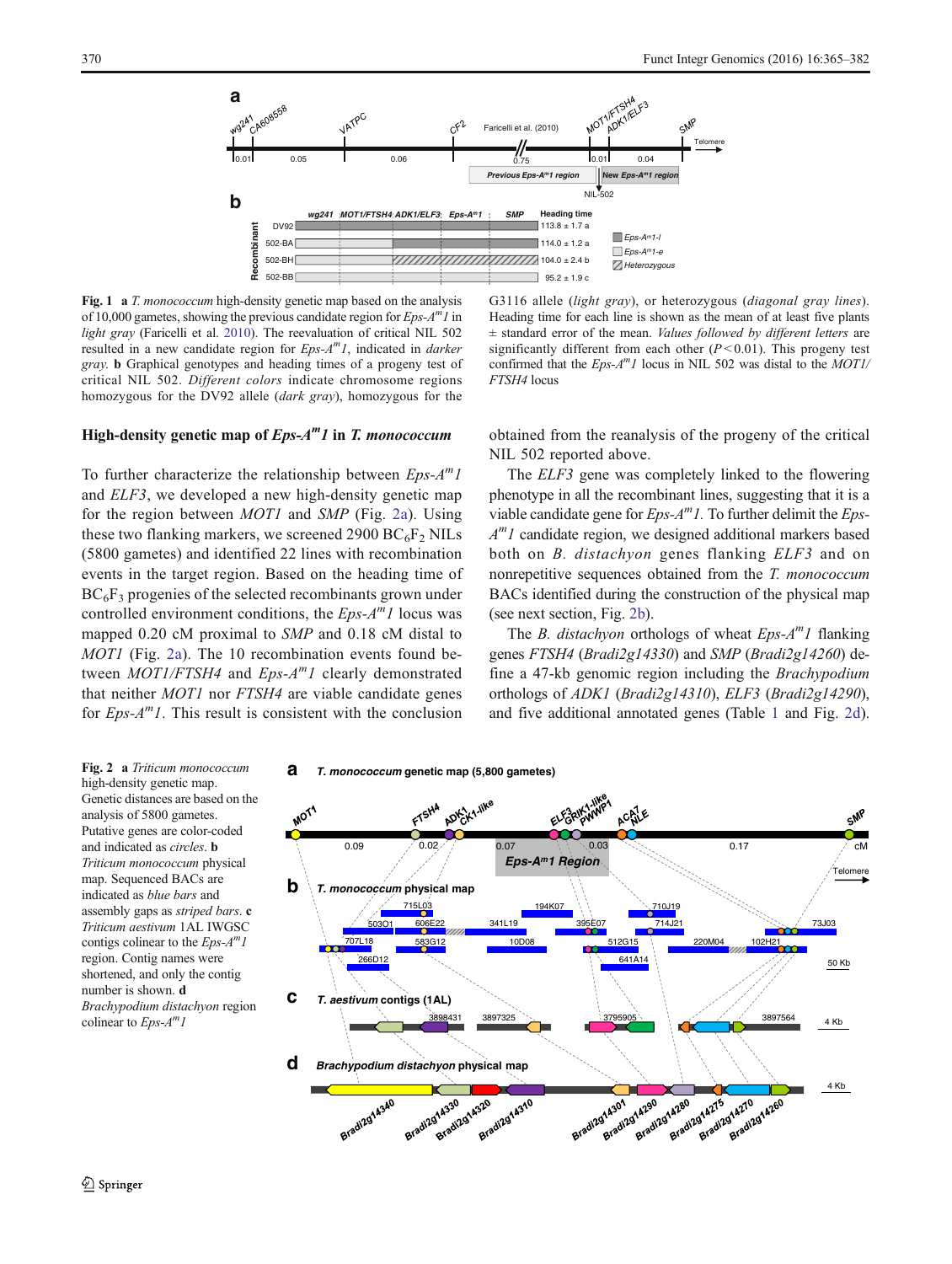<span id="page-6-0"></span>Table 1 Summary of genes found in *Brachypodium distachyon* and T. aestivum, in the colinear  $Eps-A^m1$  region defined between flanking genes FTSH4 (Bradi2g14330) and SMP (Bradi2g14260). Wheat chromosome location (A-genome) and contig identification numbers correspond to the best hit detected using the blast tool at [www.](http://www.wheatgenome.org/) [wheatgenome.org](http://www.wheatgenome.org/). Contig names were shortened to retain the contig number only. Brachypodium and T. aestivum gene names were obtained from [http://plants.ensembl.org](http://plants.ensembl.org/)

| Gene         | <i>Brachypodium</i> gene | <i>T. aestivum</i> chr. | <i>T. aestivum</i> IWGSC contig | <i>T. aestivum</i> gene | <i>Brachypodium</i> gene description          |
|--------------|--------------------------|-------------------------|---------------------------------|-------------------------|-----------------------------------------------|
| <i>GRF11</i> | Bradi2gl4320             | 2AS                     | 5298309                         | Traes 2AS CA4D79100     | Growth-regulating factor 11-like              |
| ADK1         | Bradi2gl4310             | 1AL                     | 3898431                         | Traes 1AL FC50A1181     | Casein kinase I-like                          |
| CK1-like     | Bradi2gl4301             | 1AL                     | 3897325                         | Traes 1AL 744933633     | Casein kinase I isoform delta-like            |
| ELF3         | Bradi2gl4290             | 1AL                     | 3795905                         | Traes 1AL 52C5531A4     | <b>EARLY FLOWERING 3-like</b>                 |
| GRIK1-like   | $Bradilg11340^a$         | 1AL                     | 3795905                         | Traes 1AL A78FD4ED4     | Serine/threonine-protein kinase<br>GRIK1-like |
| PWWP1        | Bradi2gl4280             | 1AL                     | $\equiv$                        |                         | PWWP domain-containing protein                |
| ACA7         | Bradi2gl4275             | 1 A L                   | 3897564                         |                         | Alpha carbonic anhydrase 7-like               |
| NLE          | Bradi2gl4270             | 1AL                     | 3897564                         | Traes 1AL D14E918FD     | Notchless protein homolog                     |

<sup>a</sup> Not present in the *Brachypodium* colinear region

These *Brachypodium* genes were used as queries to identify the closest homologs in the T. aestivum draft genome sequence (IWGSC [2014](#page-16-0)). Three wheat orthologs were identified using this strategy, in addition to *ADK1* and *ELF3*, and were mapped to the target region (Fig. [2c\)](#page-5-0). The wheat ortholog of Bradi2g14280 was not detected in the T. aestivum database but was later found in one of the BAC sequences and was incorporated into the high-density genetic map (Fig. [2](#page-5-0)). The closest wheat homolog of Bradi2g14320 was found in wheat chromosome 2AS and, therefore, was eliminated from further analyses. One additional gene, designated as GRIK1-like, was found in the same T. aestivum contig carrying the ELF3 gene (IWGSC-contig 3795905), but was not present in the Brachypodium colinear region. GRIK1-like encodes a serine/ threonine-protein kinase similar to GRIK1 (GEMINIVIRUS REP INTERACTING KINASE 1) from Arabidopsis.

After the inclusion of the additional markers in the highdensity genetic map, the  $Eps-A^m1$  region was delimited to a 0.1-cM interval flanked by ADK1/CK1-like (CASEIN KINASE I ISOFORM DELTA-LIKE) on the proximal side and ACA7 (ALPHA CARBONIC ANHYDRASE 7-LIKE) on the distal side. In the high-density mapping population, Eps- $A<sup>m</sup>I$  was completely linked to *ELF3*, *GRIK1-like*, and PWWP1 (PWWP domain-containing protein) (Fig. [2a\)](#page-5-0), which are described briefly below and in more detail in the "[Discussion](#page-12-0)" section.

ELF3 is a circadian clock gene involved in the regulation of flowering time in Arabidopsis, rice, legumes, and barley (Hicks et al. [2001](#page-16-0); Matsubara et al. [2012;](#page-16-0) Saito et al. [2012](#page-17-0); Weller et al. [2012;](#page-17-0) Faure et al. [2012;](#page-16-0) Zakhrabekova et al. [2012\)](#page-17-0). GRIK1-like encodes a putative serine/threonine kinase that is homologous to Arabidopsis GRIK1. This Arabidopsis gene is part of a cascade that coordinates the metabolic requirements of rapidly growing cells and geminivirusinfected cells (Shen et al. [2009](#page-17-0)). PWWP1 encodes a putative PWWP domain-containing protein with no clear homologs in

Arabidopsis. This domain is found in proteins that are involved in cell division, growth, and differentiation, but the actual function of this gene is currently unknown. Among the three  $Eps-A^m1$  candidate genes, we prioritized  $ELF3$  for further characterization based on its known role in the regulation of flowering in several plant species.

# Physical map of the  $Eps-A^m1$  region

A BAC library from T. monococcum accession DV92 including 276,000 clones (5.6-fold coverage, Lijavetzky et al. [1999](#page-16-0)) was screened with markers for flanking genes FTSH4 and SMP and for the linked candidate gene ELF3.

The chromosome walk from the proximal site started from the distal border of BAC 707L18, which included genes MOT1, FTSH4, and ADK1. Six BACs were mapped to this region, covering ~270 kb. Gene CK1-like, an ortholog of Bradi2g14301, was also detected in this region (Fig. [2b](#page-5-0)).

On the distal side of  $Eps-A^m1$ , a screening using primers for the SMP gene yielded BACs 102H21 and 73J03, which covered ~197 kb. Genes SMP, ACA7, and NLE (NOTCHLESS), orthologous to Bradi2g14260, Bradi2g14270, and Bradi2g14275, were detected in close proximity, within an 8.6-kb region present in both BACs (Fig. [2b\)](#page-5-0). Although the physical distance between genes NLE and SMP is only of 346 bp, we detected 10 recombination events between them. The analysis of the sequence between these two genes revealed the presence of trinucleotide repeats, which have been associated before to fragile sites and chromosomal instability hot spots that can lead to high recombination frequencies (Aguilera and Gómez-González [2008](#page-15-0)).

A third screening of the T. monococcum BAC library was performed using PCR markers for ELF3, which was completely linked to  $Eps-A^m1$ . Two BACs were sequenced, and from their borders, chromosome walks were initiated in both directions. A total of nine BACs were mapped to this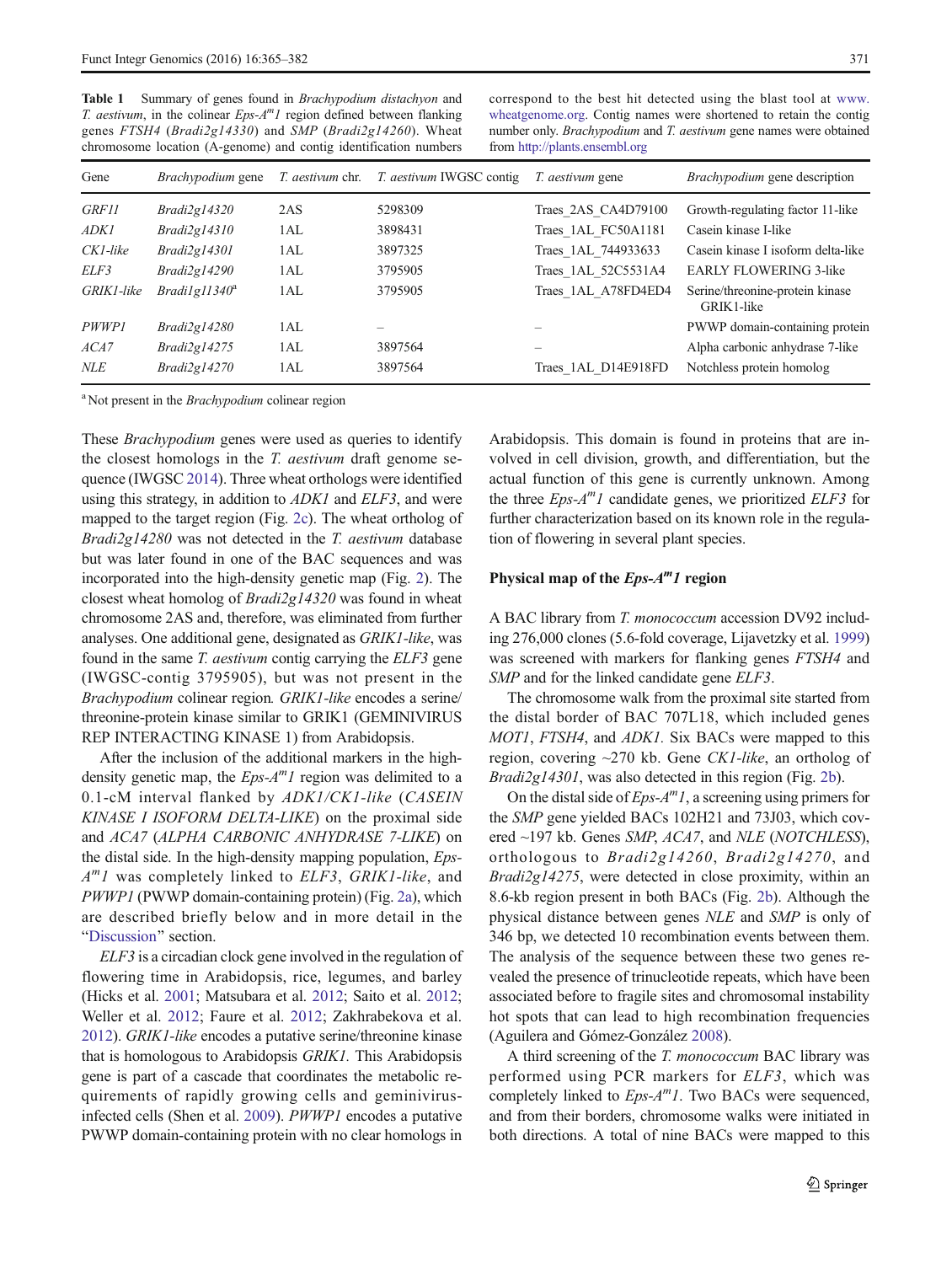contig, covering  $\sim$ 570 kb. Genes *ELF3*, *GRIK1-like*, and PWWP1 were identified in this region (Fig. [2b\)](#page-5-0).

Nine of the 10 genes annotated in the colinear region in Brachypodium are included in the T. monococcum physical map, and the last one (*Bradi2g14320*) has its closest homolog in a different wheat chromosome. Since all the genes annotated in the colinear region in Brachypodium have been accounted for, any additional wheat genes found in the two gaps still present in the T. monococcum physical map (Fig. [2b\)](#page-5-0) are not expected to be colinear with Brachypodium.

In summary, we constructed and sequenced an  $\sim$ 1-Mb physical map of the MOT1-SMP region, which includes 10 wheat genes. The resulting gene density of roughly one gene per 100 kb found in the  $Eps-A^mI$  region is very similar to the average of one gene per 96 kb found before for an 18.2-Mb region in wheat chromosome 3B (Choulet et al. [2010\)](#page-15-0). The T. monococcum genes were distributed in small islands including one to three genes separated by large regions of repetitive elements, which is similar to distributions found in other wheat genome regions (Gottlieb et al. [2013\)](#page-16-0).

## Characterization of  $Eps-A^m1$  candidate proteins

To help us prioritize or discard any of the three T. monococcum candidate genes completely linked to Eps- $A<sup>m</sup>I$ , we compared the predicted protein sequences encoded by the parental lines, DV92 and G3116, using primers listed in Supplementary Table S4. We also analyzed their expression profiles in NILs carrying the DV92 or G3116  $Eps-A^{m}1$  alleles using the qRT-PCR primers listed in Supplementary Table S5.

The predicted ELF3 protein showed four polymorphisms between the two parental lines: V364L, G681R, G700D, and G718A, which are predicted to have intermediate to large effects on protein function based on either BLOSUM62, PROVEAN, or PolyPhen-2 scores (Table [2\)](#page-8-0). None of these polymorphisms were located within the conserved blocks defined by Liu et al. ([2001\)](#page-16-0) (Supplementary Fig. S1). Comparison of the *T. monococcum* sequences with homologous proteins from other species indicates that DV92 has the derived amino acids for the V364L and G681R polymorphisms and G3116 has the derived amino acids at G700D and G718A (Supplementary Fig. S1). The ancestral ELF3 haplotype (haplotype-A) is present in T. *urartu*, in the Aand B-genome of tetraploid wheat and, with single amino acid changes, in the D-genome of hexaploid wheat, barley, Brachypodium, and sorghum (Supplementary Fig. S1 and Table S8). The G3116 haplotype (haplotype-B) was frequent among T. monococcum ssp. aegilopoides accessions and among T. monococcum ssp. monococcum accessions with a winter growth habit (Supplementary Table S8), whereas the DV92 haplotype (haplotype-C) was predominant among T. monococcum ssp. monococcum accessions with a spring growth habit. Interestingly, five out of the seven

T. monococcum ssp. monococcum accessions carrying ELF3 haplotypes A or B were collected in Turkey, where this species was initially domesticated (Heun et al. [1997](#page-16-0)).

To analyze the linkage between ELF3 haplotypes and Eps1 alleles, we evaluated a segregating  $BC_1F_2$  population generated by crossing T. monococcum ssp. monococcum accession PI 355522 (ELF3 haplotype-B) to DV92 (ELF3 haplotype-C) and then backcrossing the F1 to DV92. These lines were grown in a controlled environment (16 $\degree$ C and 16 h of light), and heading time and spikelet number were registered. This experiment confirmed that PI 355522 carries the  $Eps-A^m1-e$ allele for early flowering and reduced number of spikelets (Supplementary Table S9).

In a separate experiment, we characterized 10 additional T. monococcum accessions from Supplementary Table S8 under saturated vernalization (6 weeks at 4 °C) and photoperiod conditions (16 h fluorescent light). Under these conditions, we found that plants from the four T. monococcum accessions carrying the ELF3 haplotype-B headed more than 1 month earlier than plants from the six accessions carrying the ELF3 haplotype-C (Supplementary Table S10). These results suggest that the four haplotype-B lines carry the  $Eps-A^m1-e$  allele and the six haplotype-C lines carry the  $Eps-A^{m}1-l$ , but this linkage was not tested in this study.

The GRIK1-like protein showed three polymorphisms between G3116 and DV92 (D77E, A228S, and D351N, Supplementary Table S8), which are all predicted to have limited effects on protein function based on BLOSUM62, PROVEAN, and PolyPhen-[2](#page-8-0) scores (Table 2). Polymorphisms A228S and D351N are both located within the serine/threonine protein kinase catalytic domain, whereas D77E is located outside this conserved domain (Fig. S2). Comparisons with homologous proteins from other grass species indicate that DV92 carries the ancestral allele at these three amino acid positions (Supplementary Fig. S2 and Table S8). The D351N polymorphism was detected only in G3116 and T. monococcum ssp. monococcum PI 355522. The D77E and A228S polymorphisms were present in the same accessions that carry the ELF3 haplotype-B (Supplementary Table S8).

The predicted PWWP1 proteins showed two indel polymorphisms and five amino acid changes between G3116 and DV92. These changes were all located outside the conserved PWWP domain (Supplementary Fig. S3). The indels were detected in variable regions of the protein, so it was not possible to determine the ancestral and derived states. Among the five amino acid changes observed in PWWP1, DV92 has the derived state for T294M and V701A, and G3116 has the derived state for S251W, S327I, and G542C (Supplementary Fig. S3). The derived amino acid polymorphisms in G3116 are predicted by BLOSUM62, PROVEAN, and PolyPhen-2 to have larger impact on protein function than those in DV92 (Table [2\)](#page-8-0). The derived amino acids in PWWP1 found in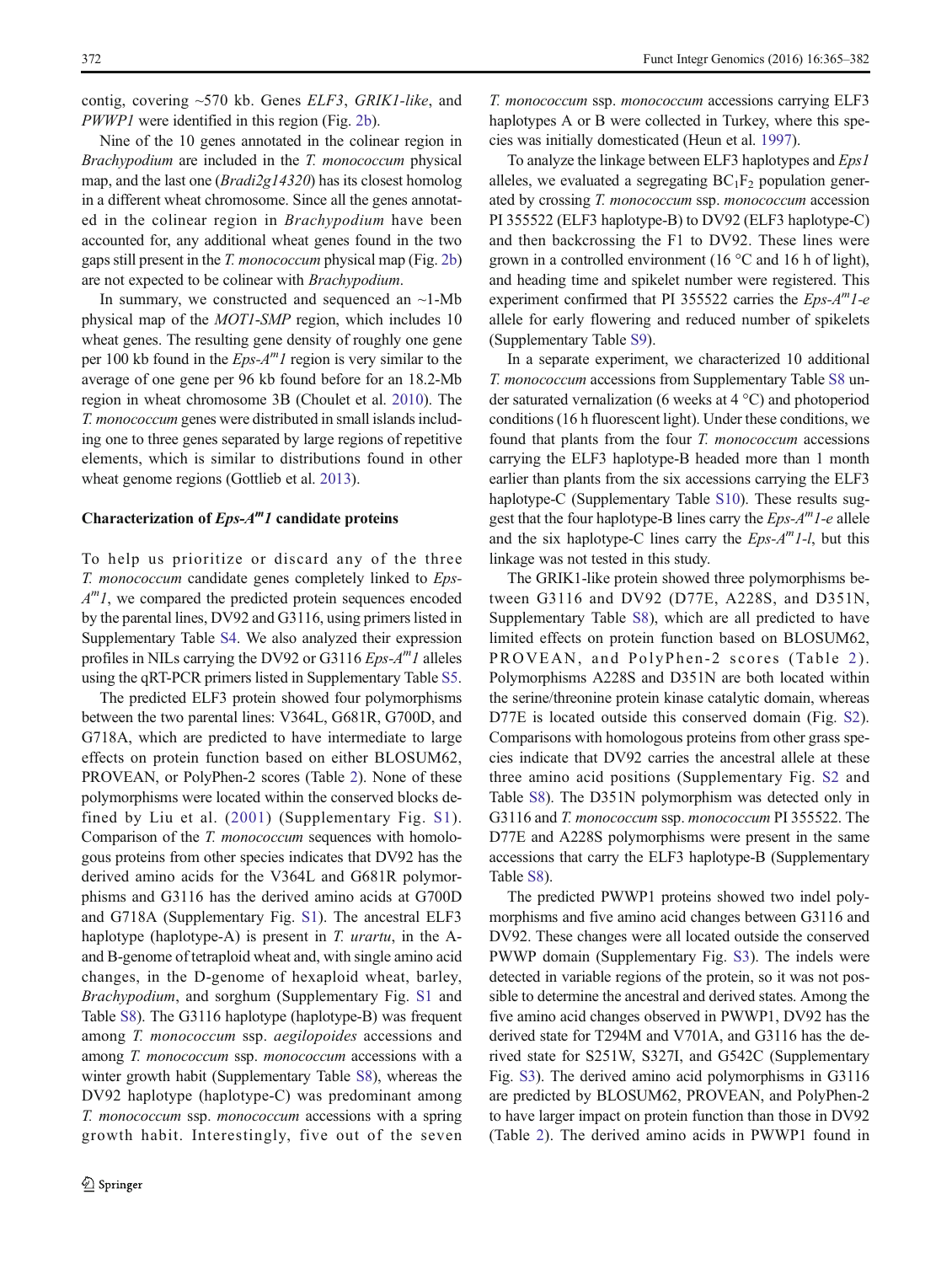<span id="page-8-0"></span>Table 2 Amino acid polymorphisms in candidate genes *ELF3*, *GRIK1*like, and PWWP1 between cultivated T. monococcum ssp. monococcum accession DV92 carrying the  $Eps-A<sup>m</sup>I-I$  allele for late heading, and wild T. monococcum ssp. aegilopoides accession G3116 carrying the Eps- $A<sup>m</sup>I-e$  allele for early heading. Amino acid changes are described indicating the ancestral amino acid first, followed by the position of that

| Gene         | Amino acid change | DV92 allele | G3116 allele  | <b>PROVEAN<sup>a</sup></b> | PolyPhen-2 <sup>b</sup> | BLOSUM62 <sup>c</sup> |
|--------------|-------------------|-------------|---------------|----------------------------|-------------------------|-----------------------|
| ELF3         | V364L             | L           | V             | $-0.688$                   | 0.574                   |                       |
|              | G681R             | R           | G             | $-2.781$                   | 0.116                   | $-2$                  |
|              | G700D             | G           | D             | 1.046                      | 0.999                   | $-l$                  |
|              | G718A             | G           | A             | 0.613                      | 0.114                   | $\mathbf{0}$          |
| GRIK1-like   | D77E              | D           | E             | 0.389                      | 0.012                   | $\overline{2}$        |
|              | A228S             | A           | S             | 0.298                      | 0.048                   |                       |
|              | D351N             | D           | N             | $-0.039$                   | 0.016                   |                       |
| <b>PWWP1</b> | S251W             | S           | W             | $-2.023$                   | 0.992                   | $-3$                  |
|              | T294M             | M           | T             | 0.653                      | 0.050                   | $-I$                  |
|              | S327I             | S           |               | $-1.703$                   | 0.827                   | $-2$                  |
|              | G542C             | G           | $\mathcal{C}$ | $-0.540$                   | 0.999                   | $-3$                  |
|              | V701A             | А           | V             | 0.387                      | 0.455                   | $\boldsymbol{0}$      |

<sup>a</sup> PROVEAN scores were calculated at provean.jcvi.org. Scores <−2.5 are predicted to have a strong effect on protein function

b PolylPhen-2 scores were calculated using genetics.bwh.harvard.edu/pph2/. Values close to 0 suggest limited effects on protein function, and values closer to 1 suggest more significant effects on protein structure and function

<sup>c</sup> BLOSUM62 scores were obtained from BLOSUM62 substitution matrix (Henikoff and Henikoff [1992](#page-16-0)). The more negative the BLOSUM62 scores are, the higher is the probability of that amino acid change to disrupt protein structure or function

G3116 were also present in other T. monococcum accessions carrying the ELF3 A- and B-haplotypes but not in those carrying the ELF3 haplotype-C. All the accession from this last group showed the V701A polymorphism (Supplementary Table S8).

# Characterization of the expression profiles of  $Eps-A^m1$ candidate genes

To test if the  $Eps-A^m1$  phenotype was caused by differential expression of any of the candidate genes, transcript levels of ELF3, GRIK1-like, and PWWP1 were measured in T. monococcum Eps- $A^mI$ -e and Eps- $A^mI$ -l NILs grown under controlled environmental conditions (Fig. [3a](#page-9-0)–c). Samples were collected from leaves because preliminary studies showed significant differences in *PPD1* and *FT1* transcript levels between  $Eps-A^m1$  alleles in this tissue. Although the leaf samples were collected from plants at the same chronological age (5 weeks after sowing), the shoot apical meristems were more advanced in the early flowering NILs  $(Eps-A<sup>m</sup>1-e<sup>m</sup>)$ allele, terminal spikelet stage) than in the late flowering NILs  $(Eps-A<sup>m</sup>I-I$  allele, double ridge stage). No significant differences in the transcription profiles of the three candidate genes were detected between  $Eps-A^m1$  alleles during a 24-h time course (Fig. [3a](#page-9-0)–c).

Among these three genes, ELF3 showed transcript levels (Fig. [3a](#page-9-0)) that were almost an order of magnitude higher than those observed for GRIK1-like and PWWP1 (Fig. [3b, c\)](#page-9-0). We also analyzed the expression profiles of the A-genome homoeologs of these three genes in hexaploid wheat using previously published RNA-seq data (IWGSC [2014](#page-16-0)) and WheatExp (Pearce et al. [2015](#page-17-0)). GRIK1-like showed relatively uniform transcript levels across different tissues and developmental stages (Supplementary FigS5a). PWWP1 showed low transcript levels across multiple tissues and developmental stages with a 4–8-fold increase in the last stages of grain development (Supplementary Fig. S5b). Finally, ELF3 showed similar expression levels across tissues and developmental stages, with a 2-fold increase in the latest stage of grain development (Z85, Supplementary Fig. S5c).

## Validation of  $ELF3$  as a candidate gene for  $Eps-A^m1$

Studies in barley have shown that loss-of-function mutations in ELF3 accelerate the transition from vegetative to reproductive stages and the duration of spike development in this species (Faure et al. [2012](#page-16-0)). Since these two traits were also affected by the  $Eps-A^m1$  alleles, we prioritized the validation of  $ELF3$  as a candidate gene for  $Eps-A^m1$ . These validation studies included (i) the comparison of the expression of known downstream targets of ELF3,  $(ii)$  the determination of the effect of the introgression of the  $Eps-A^m1$  allele in tetraploid wheat, and *(iii)* the determination of the effect of the elimination of all functional copies of ELF3 in tetraploid wheat.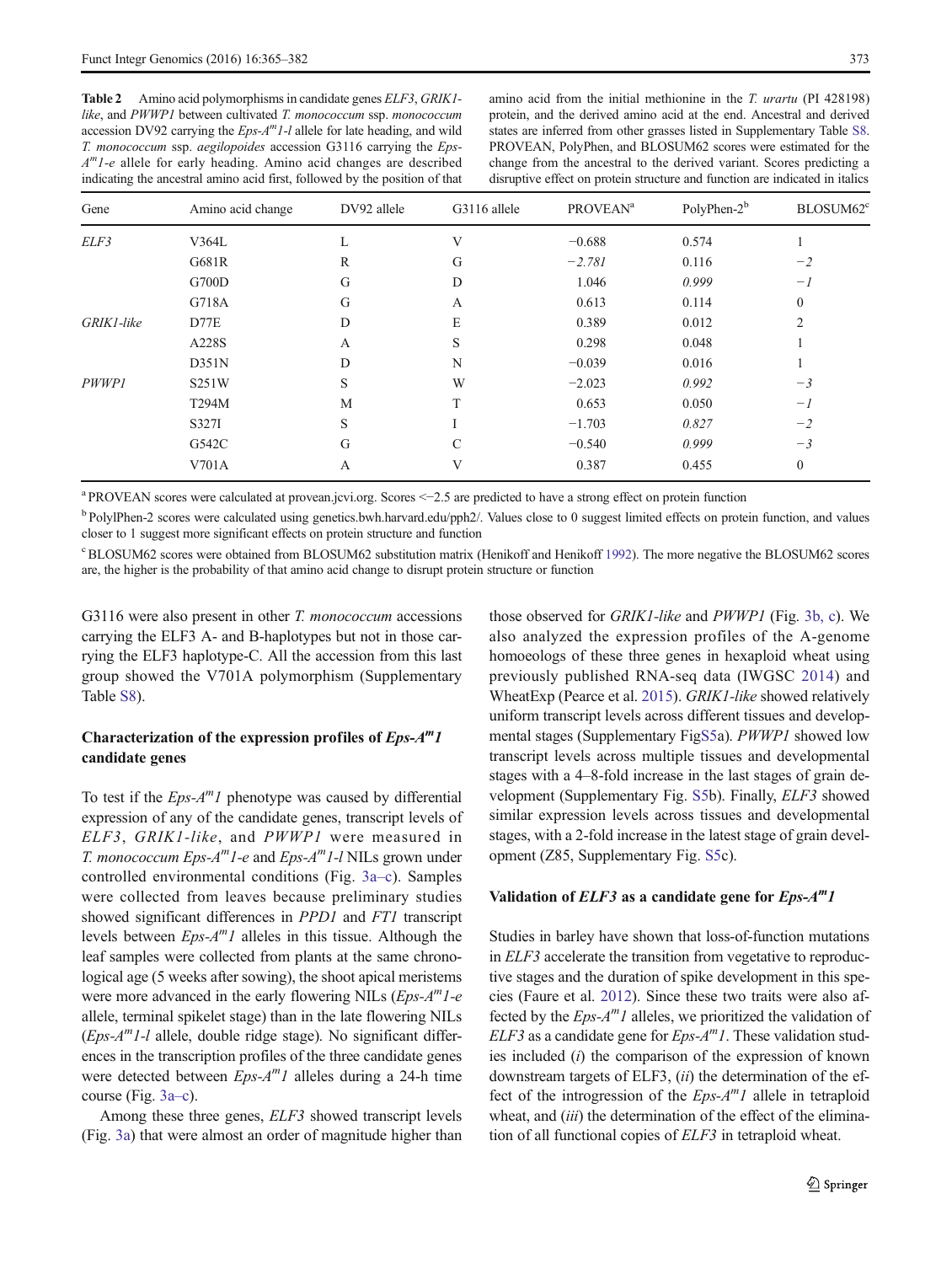<span id="page-9-0"></span>

Fig. 3 Expression analysis of candidate genes (a–c), flowering genes  $(d-f)$ , and circadian clock genes  $(g-1)$ . T. monococcum NILs carrying the  $Eps-A^{m}1$  allele from DV92 (Eps-A<sup>m</sup>1-l, blue dashed lines) or G3116

 $(Eps-A<sup>m</sup>1-e$ , *red lines*) were grown under controlled conditions (16 °C; 16 h light). Each point represents means  $\pm$  standard error of the mean of six individual plants (\* $P < 0.05$ , \*\* $P < 0.01$ , \*\*\* $P < 0.001$ )

(i) Expression profiles of downstream genes: Previous studies of the barley elf3 mutants showed significant differences in the transcription profiles of PPD1, FT1, and central circadian clock genes, so the same genes were compared between the  $Eps-A^m1$  alleles. The peak of the *PPD1* expression in the NIL carrying the  $Eps-A<sup>m</sup>I-I$  allele occurred 4 h earlier (Zeitgeber time ZT4) than in the NIL carrying the  $Eps-A^m1-e$  allele (ZT8), and those differences were highly significant  $(P<0.01$ , Fig. 3d). The NILs carrying the  $Eps-A<sup>m</sup>I-e$  allele also showed a higher peak than  $Eps-A<sup>m</sup>I-I$  before dark, but those differences were not significant. The changes in PPD1 were also reflected in changes in the expression of FT1, a downstream target of *PPD1*. NILs carrying the  $Eps-A^m1-e$ showed significantly higher transcript levels of FT1 than NILs carrying the  $Eps-A<sup>m</sup>1-I$  allele for most of the day (Fig. 3e). This result is consistent with the early flowering of the  $Eps-A<sup>m</sup>I-e$  NIL.

Since ELF3 is involved in circadian clock regulation in both Arabidopsis and barley (Kolmos et al. [2011;](#page-16-0) Faure et al. [2012\)](#page-16-0), we analyzed the expression patterns of several clock genes. Significant differences were detected in at least one time point in the PRR genes TOC1 (TIMING OF CAB EXPRESSION1) (Fig. 3h), PRR73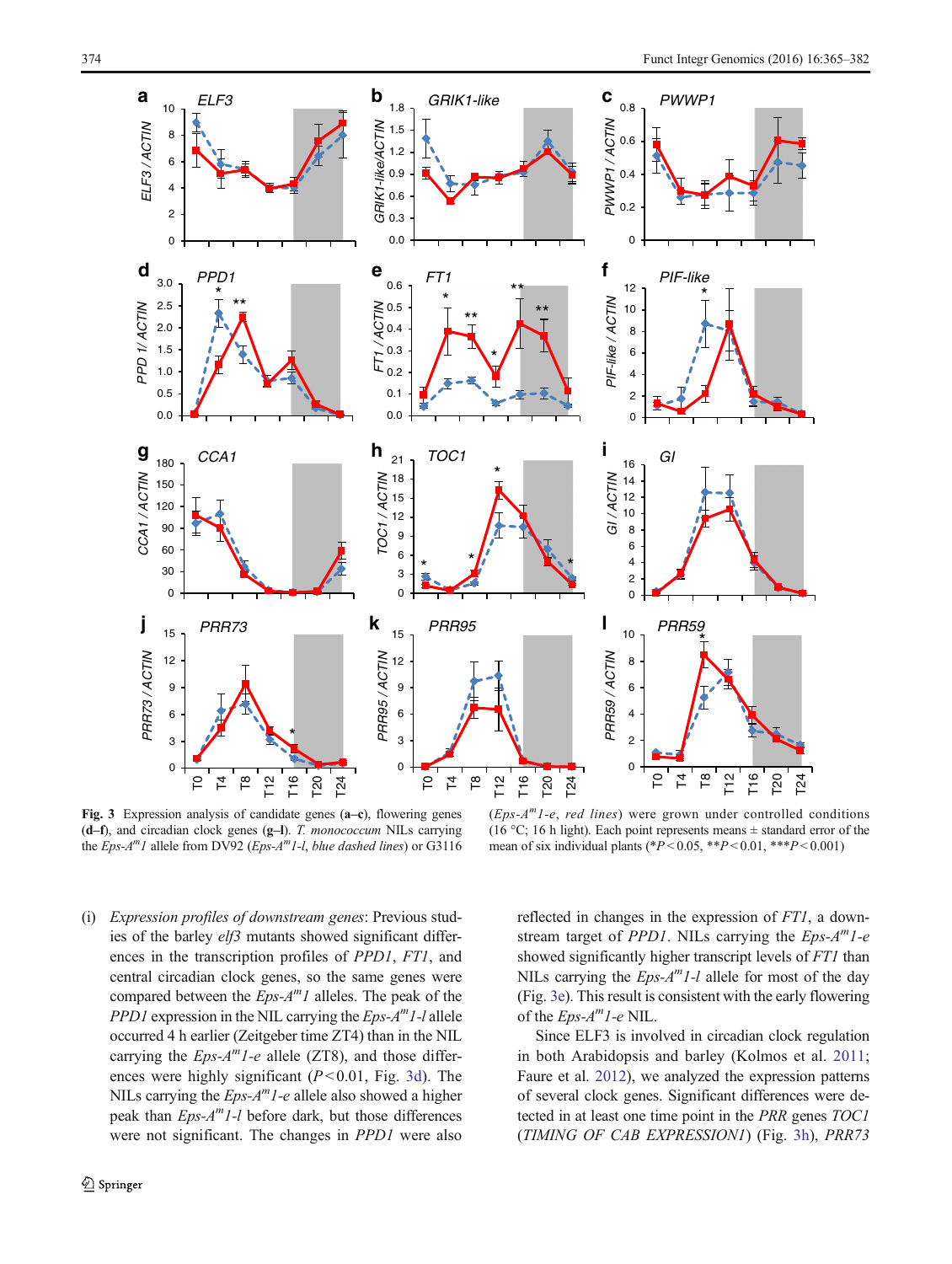(Fig. [3j](#page-9-0)), and PRR59 (Fig. [3l\)](#page-9-0). No significant differences between  $Eps-A^m1$  alleles were detected for CCA1 (CIRCADIAN CLOCK ASSOCIATED 1) (Fig. [3g](#page-9-0)), GI (Fig. [3i\)](#page-9-0), and PRR95 (Fig. [3k\)](#page-9-0). In Arabidopsis, the evening complex, formed by the ELF3, ELF4, and LUX proteins, binds to the promoters of PIF4 and PIF5 to repress their transcription at dusk (Nusinow et al. [2011\)](#page-16-0). We identified a T. monococcum PIF-like gene (TmoDV92v1\_076750, Fox et al. [2014](#page-16-0)) that showed a significant 4-h shift between NILs carrying the different  $Eps-A^{m}1$  alleles (Fig. [3f\)](#page-9-0). As in *PPD1*, the peak of expression of PIF-like occurred 4 h earlier in the NILs carrying the  $Eps-A<sup>m</sup>I-I$  allele (ZT8) than in those carrying the  $Eps-A<sup>m</sup>I-e$  allele (ZT12) (Fig. [3f](#page-9-0)).

In summary, the set of flowering genes differentially expressed between the  $Eps-A^m1$  alleles is consistent with an effect of ELF3. It should be noted that many of the changes observed in the T. monococcum NILs are not as severe as those reported for the elf3 null mutants in barley. This is not an unexpected result since the barley mutations are loss-of-function mutations (Faure et al. [2012](#page-16-0); Zakhrabekova et al. [2012](#page-17-0)), whereas the T. monococcum ELF3 alleles differ only in four amino acid changes and are both likely functional alleles.

(ii) Determination of the effect of the introgression of the  $Eps-A<sup>m</sup>1$  allele into tetraploid wheat: The GRIK1-like proteins encoded by the diploid T. monococcum DV92 and the tetraploid Kronos A-genome copy alleles are identical, but the ELF3 and PWWP1 proteins are not. Therefore, a significant effect of the introgression of the DV92  $Eps-A^{m}1-l$  allele into tetraploid wheat would suggest that *GRIK1-like* is not likely a good candidate gene for  $Eps-A^m1$ .

Under controlled environmental conditions (16 °C, 16 h fluorescent light),  $BC_5F_3$  lines of tetraploid wheat CBW0112 carrying a distal  $1A<sup>m</sup>$  chromosome segment (Supplementary Fig. S4) including the DV92  $Eps-A^m1-I$ allele flowered 6.4 days later  $(P< 0.0001$ ; Fig. [4a](#page-11-0)) and had 1.1 more spikelets  $(P< 0.0001$ ; Fig. [4b\)](#page-11-0) than sister lines without the *T. monococcum* introgression. These results suggest that GRIK1-like is an unlikely candidate gene for  $Eps-A^mI$ . In addition, they suggest that the DV92  $Eps-A<sup>m</sup>I-I$  allele includes a gene(s) that actively delays flowering time and increases the number of spikelets per spike that is effective both in diploid and tetraploid wheat.

(iii) Loss-of-function mutants of ELF3 in tetraploid wheat: We hypothesized that if *ELF3* was the correct candidate gene for  $Eps-A^m1$ , and the  $ELF3$  allele from DV92 was actively delaying flowering and increasing the number of spikelets per spike, then an elf3-null mutant should show the opposite phenotypic effects. We selected mutations that generated premature stop codons in the A and B homoeologs of ELF3 in the TILLING population of the tetraploid wheat variety Kronos (Uauy et al. [2009\)](#page-17-0). These mutations eliminate the last 241 (Agenome) or 244 (B-genome) amino acids of the Cterminal region of the ELF3 protein and are most likely loss-of-function alleles (Fig. [5a\)](#page-11-0). These lines were intercrossed and then backcrossed to the recurrent parent Kronos for two generations, to reduce the number of background mutations. ELF3-WT and elf3-null homozygous  $BC_2F_2$  plants (both homozygous for *PPD-A1a*) were evaluated under controlled environmental conditions (16 °C, 16 h fluorescent light). Under these conditions, the elf3-null Kronos plants flowered on average 7.2 days earlier than sister lines carrying wild-type  $ELF3 (P<0.0001; Fig. 5b)$  $ELF3 (P<0.0001; Fig. 5b)$  $ELF3 (P<0.0001; Fig. 5b)$  and had on average 3.8 less spikelets per spike  $(P<0.0001$ ; Fig. [5c](#page-11-0)). This experiment confirmed that, in tetraploid wheat, the elf3-null mutants have the opposite effect to the introgression of the DV92  $Eps-A^{m}1-l$  allele.

#### Epistatic interactions between ELF3 and PPD1

In barley, loss-of-function mutations and wild-type alleles of ELF3 and PPD1 showed significant epistatic interactions (Faure et al. [2012](#page-16-0)). To test if similar epistatic interactions were present in tetraploid wheat, we intercrossed the elf3-null line carrying the PPD-A1a allele for reduced photoperiodic response with a Kronos near-isogenic line carrying the photoperiod-sensitive PPD-A1b allele. The four different combinations of ELF3 and PPD-A1 homozygous alleles were selected from segregating  $BC_2F_3$  plants and were evaluated under both LD and SD conditions (16 °C, fluorescent light).

Under LD, highly significant differences  $(P<0.0001)$  were found between elf3-null plants and ELF3-WT sister lines both in heading time and in the number of spikelets per spike (Fig. [5b, c](#page-11-0)). For both traits, the differences between ELF3 alleles were larger in the presence of the photoperiodsensitive PPD-A1b allele than in the presence of the PPD-A1a allele with reduced photoperiodic response (23.2 vs. 7.2 days and 6.4 vs. 3.8 spikelets per spike, Fig. [5b, c](#page-11-0)). These differences resulted in significant interactions between  $ELF3$  and *PPD1* for both heading time ( $P < 0.0001$ ) and number of spikelets per spike  $(P<0.05)$ . These interactions can be visualized as nonparallel lines in the graphs presented in Fig. [5b, c.](#page-11-0) The 14-day difference in heading time between the PPD-A1a and PPD-A1b alleles  $(P<0.0001)$  in the presence of the wild-type ELF3 allele disappeared in the elf-null mutant background (Fig. [5b](#page-11-0)).

Under SD conditions, there was also a significant epistatic interaction for heading time between ELF3 and PPD1 alleles  $(P< 0.0001)$  but not for spikelet number  $(P= 0.2230,$  Fig. [5d, e\)](#page-11-0). In general, the effects of the *PPD1* and *ELF3* alleles were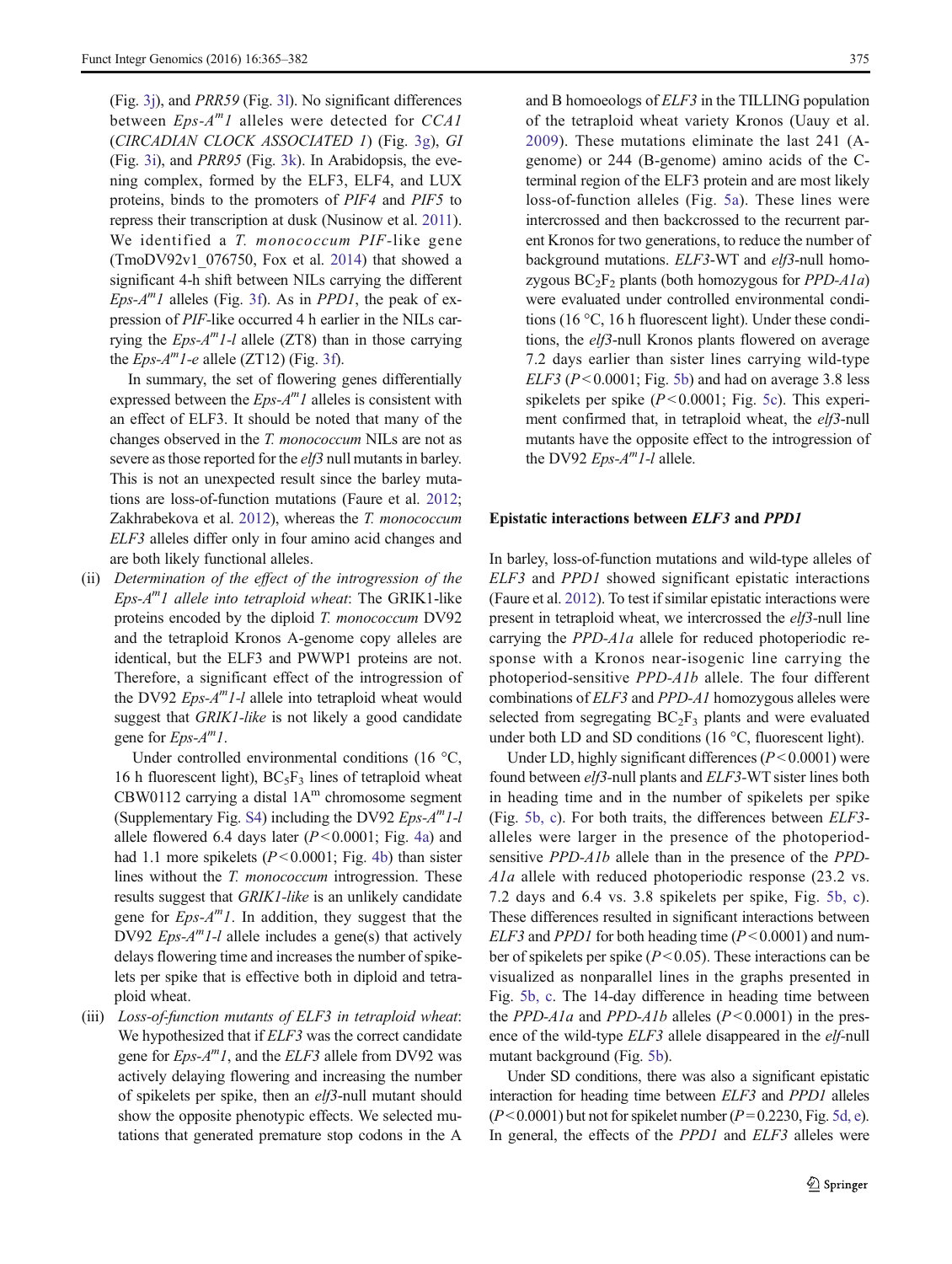<span id="page-11-0"></span>Fig. 4 Effect of the introgression of the T. monococcum chromosome segment carrying the  $Eps-A<sup>m</sup>I-I$  allele from DV92 into tetraploid wheat on heading time (a) and spikelet number (b). Bars represent the mean of at least 15 plants  $\pm$  standard error of the mean. Asterisks indicate significant differences  $(**P<0.01, **P<0.001)$ 

Fig. 5 a Schematic representation of the ELF3 gene. Positions of the selected mutations introducing premature stop codons on the A- and B-genome copies of the gene are indicated with red triangles. Exons are shown as gray rectangles and introns as black lines. b–e Heading time and spikelet number of tetraploid  $BC<sub>2</sub>F<sub>3</sub>$  lines carrying four possible homozygous combinations of ELF3 and PPD1 alleles. Plants were grown either under LD  $(b, c)$  or SD conditions (d, e). ELF3 alleles: ELF3-WT (blue dashed lines), elf3-null (red lines). PPD1 alleles: PPD-A1a (allele with reduced photoperiodic response); PPD-A1b (photoperiod sensitive allele). Asterisks between lines indicate significant differences between ELF3 alleles; asterisks on top and below lines indicate significant differences between  $PPD1$  alleles (\* $P < 0.05$ , \*\* $P < 0.01$ , \*\*\* $P < 0.001$ , ns nonsignificant)

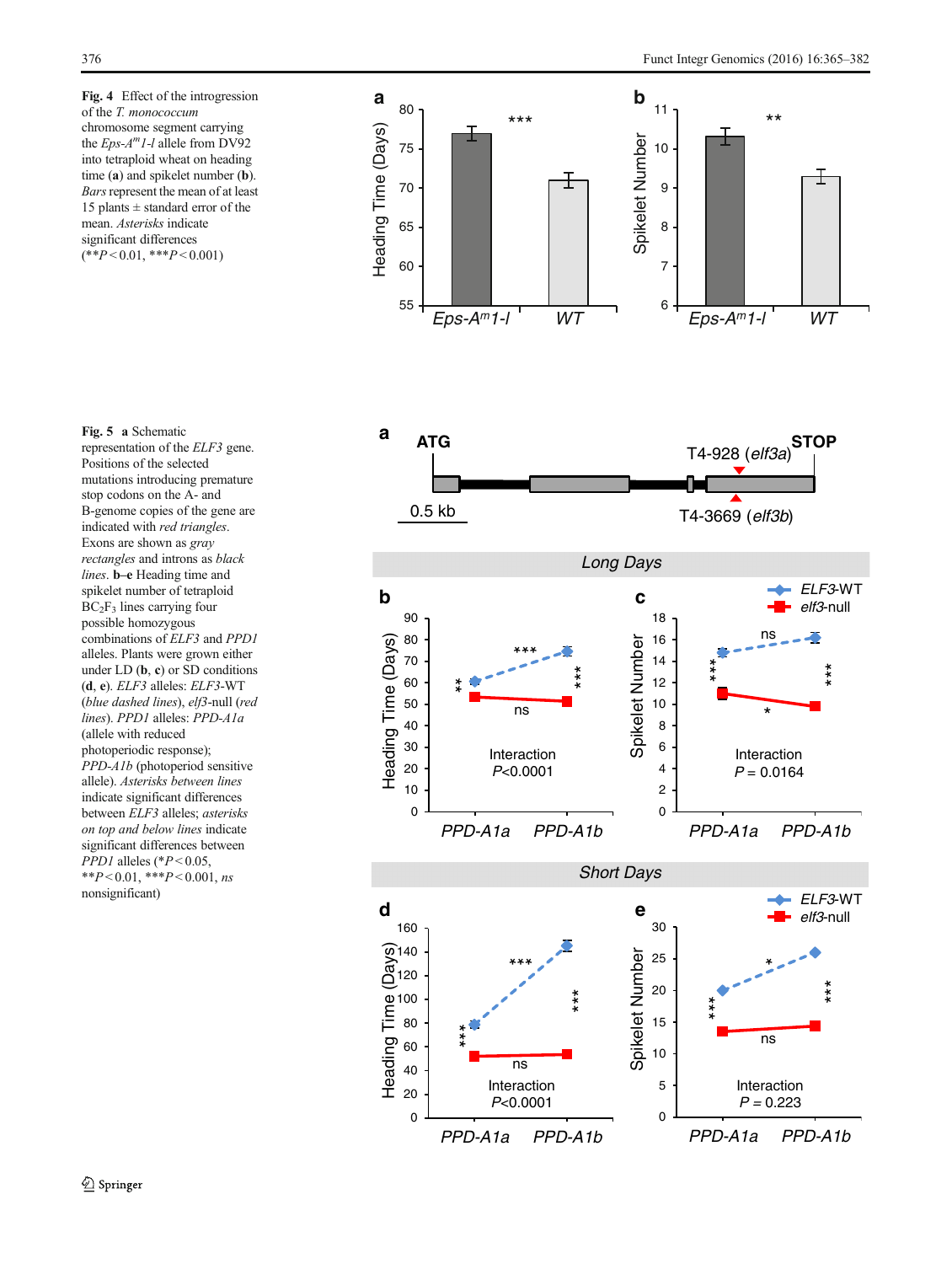<span id="page-12-0"></span>stronger under SD than under LD. In the presence of the wildtype allele of ELF3, plants carrying the photoperiod-sensitive PPD-A1b allele flowered on average more than 66 days later than the  $PPD-Ala$  sister lines (Fig. [5d](#page-11-0)). When the experiment was terminated 150 days after sowing, there were still three plants with this genotype that did not flower and that were excluded from the statistical analysis. By contrast, in the presence of the *elf3*-null mutant alleles, no significant differences were observed between plants carrying the  $PPD-*A*1a$  (52.2 days) and PPD-A1b (53.6 days) alleles (Fig. [5d](#page-11-0)). Heading times for elf3-null lines under SD were comparable to those observed under LD conditions (51.4 to 53.6 days).

In summary, loss-of-function mutations in elf3 were sufficient to abolish the differences in flowering time associated with the presence of the PPD-A1a or PPD-A1b alleles, or with different photoperiods.

#### **Discussion**

## Characterization of the  $Eps-A^m1$  candidate region

T. monococcum is a different species from T. urartu, the Agenome donor to the polyploid wheat species (Johnson and Dhaliwal [1976](#page-16-0)). These two diploid species diverged from each other before the origin of the polyploid wheat species (Dubcovsky and Dvorak [2007](#page-15-0)), so domestication and selection processes operated independently on their respective genomes. Therefore, it is not surprising that the cloning of several important agronomic genes from T. monococcum has revealed alleles not detected before in the polyploid wheat species. These include novel alleles for spring growth habit in the vernalization genes VRN1 and VRN2 (Yan et al. [2003,](#page-17-0) [2004](#page-17-0)); novel stem rust resistance genes, such as Sr35 (Saintenac et al. [2013\)](#page-17-0); and new earliness per se alleles, such as those detected in Eps- $A^{m}$ 3 (Gawronski et al. [2014](#page-16-0)), and in Eps- $A^{m}$ 1 in this study.

Map-based cloning approaches are easier to perform in T. monococcum than in the polyploid wheat species because of its diploid nature and the relatively higher levels of polymorphism (Dubcovsky et al. [1996](#page-16-0)). In this study, we used a highly polymorphic segregating population from a cross between a cultivated (DV92) and a wild T. monococcum accession (G3116) to map  $Eps-A^m1$  within a 0.1-cM interval in the distal region of T. monococcum chromosome arm  $1A<sup>m</sup>L$ (Fig. [2](#page-5-0)). A large deletion in the colinear region of chromosome arm 1DL was also associated with differences in earliness per se in hexaploid wheat (Zikhali et al. [2015](#page-17-0)). In barley, 85 out of the 195 early flowering mutants characterized by the Scandinavian barley mutation program (Lundqvist [2014\)](#page-16-0) belong to the *mat-a* group (= $e$ am8), that was mapped on the distal region of chromosome arm 1HL colinear with Eps- $A<sup>m</sup>I$  (Zakhrabekova et al. [2012;](#page-17-0) Faure et al. [2012\)](#page-16-0). Taken

together, these results indicate the presence of a conserved earliness *per se* gene in the distal region of the long arm of homoeologous group one in both barley and wheat.

The sequencing of the  $Eps-A^m1$  candidate region revealed 10 T. monococcum genes, including nine that were present in the colinear region in B. distachyon (Fig. [2](#page-5-0)). The only other B. distachyon gene present in this region was homologous to a wheat gene located in a different chromosome region, suggesting that the current list of T. monococcum candidate genes includes all the conserved genes present in this region. However, we cannot rule out the possibility of noncolinear wheat genes in the two unsequenced gaps of the current T. monococcum physical map. Among the 10 T. monococcum genes detected in this region, three were completely linked to  $Eps-A<sup>m</sup>1$ : GRIK1-like, PWWP1, and ELF3 (Fig. [2](#page-5-0)). These three candidate genes are described in more detail below.

## $Eps-A<sup>m</sup>I$  candidate genes

None of the three linked genes showed significant transcriptional differences between the T. monococcum NILs carrying the Eps- $A^mI$ -l and Eps- $A^mI$ -e alleles (Fig. [3a](#page-9-0)–c), suggesting that the differences in heading time and spikelet number between these alleles are more likely associated to the observed differences in their respective proteins. Therefore, we present below a detailed discussion of the different amino acid polymorphisms identified in this study.

GRIK1-like The putative serine/threonine kinase encoded by this gene has been proposed to be part of a gene network that coordinates the metabolic requirements of rapidly growing cells (Shen et al. [2009](#page-17-0)). For all three amino acid polymorphism identified in GRIK1-like, the cultivated T. monococcum accession DV92 carries the ancestral haplotype. Since the predicted GRIK1-like protein in DV92 is identical to the one predicted for the A-genome of tetraploid wheat (Supplementary Fig. S2 and Table S8c), the significant effect of the  $Eps-A^m1-l$  introgression into tetraploid wheat suggests that GRIK1-like is an unlikely candidate gene for  $Eps-A^m1$ .

PWWP1 Not much is known about the PWWP1 protein except for the presence of the PWWP domain (pfam 00855). This domain is found in numerous proteins involved in cell division, growth, and differentiation. It binds to Histone-4 methylated at lysine-20, H4K20me, suggesting that it is a methyl-lysine recognition motif. The PWWP1 proteins encoded by the DV92 and G3116 alleles differ in five amino acids. The S251W and T294M polymorphisms are unlikely causal mutations for  $Eps-A^m1$  because they are not polymorphic in the DV92  $\times$  PI 355522 population, which shows a clear segregation for heading time and spikelet number (Supplementary Table S9). The S327I and G542C polymorphisms are also unlikely causal mutations for  $Eps-A^m1$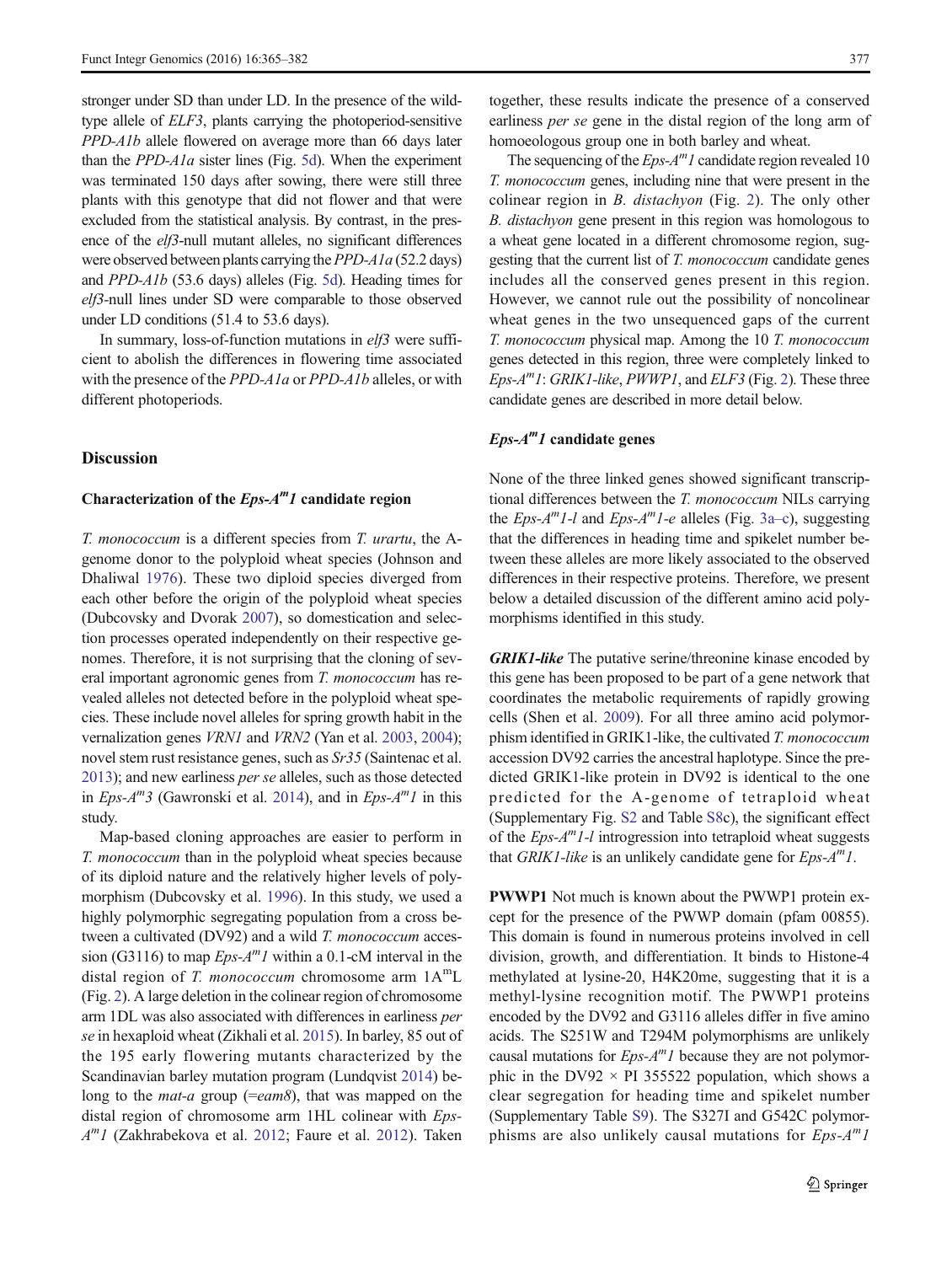because these two amino acids are identical between DV92 and the A-genome of tetraploid wheat, and still the introgression of the DV92  $Eps-A^m1$ allele into tetraploid wheat is associated with significant differences in heading time and number of spikelets per spike (Fig. [4](#page-11-0)). We currently have no evidence to rule out V701A as a candidate polymorphism for  $Eps-A^m1$ . However, this change is predicted to have a limited effect on protein structure and function (Table [2\)](#page-8-0) and, therefore, is an unlikely causal polymorphism for the observed phenotypic differences.

ELF3 In Arabidopsis, ELF3 mediates the circadian gating of light responses and regulates light input to the clock (McWatters et al. [2000;](#page-16-0) Covington et al. [2001](#page-15-0)). In this species, ELF3, ELF4, and LUX form a trimeric protein complex named evening complex that directly represses circadian clock genes PRR7 and PRR9 (Dixon et al. [2011;](#page-15-0) Helfer et al. [2011;](#page-16-0) Kolmos et al. [2011;](#page-16-0) Chow et al. [2012;](#page-15-0) Herrero et al. [2012\)](#page-16-0). The evening complex regulates the expression of growth-promoting transcription factors PIF4 and PIF5, gating hypocotyl growth in the early evening (Nusinow et al. [2011\)](#page-16-0). ELF3 also affects the evening loop of the circadian clock by regulating GI protein turnover (Yu et al. [2008\)](#page-17-0). Mutations in ELF3 have multiple pleiotropic effects. For example, the natural A362V mutation in Arabidopsis results in a constitutive shade avoidance phenotype and shortened circadian periods (Coluccio et al. [2011\)](#page-15-0) and affects temperature-induced hypocotyl elongation (Raschke et al. [2015](#page-17-0)). Loss-of-function mutations of elf3 result in even stronger phenotypes including arrhythmic circadian outputs under continuous light and dark and early flowering under both SD and LD photoperiods (Covington et al. [2001;](#page-15-0) Thines and Harmon [2010;](#page-17-0) Zagotta et al. [1996](#page-17-0)). Arabidopsis plants overexpressing ELF3 show delayed flowering under LD, supporting the hypothesis that this gene acts as a flowering repressor (Liu et al. [2001](#page-16-0)).

A role of ELF3 in the regulation of flowering is also well established in barley and supported by indirect evidence in wheat. The characterization of 87 early flowering *mat-a* mutants in barley resulted in the identification of more than 20 independent ELF3 alleles encoding for defective proteins. These results provided convincing evidence that the early flowering of the barley *eam8/mat-a* mutants is caused by mutations in ELF3 (Faure et al. [2012;](#page-16-0) Zakhrabekova et al. [2012\)](#page-17-0). In hexaploid wheat, the large deletion in the distal region of the 1DL chromosome arm associated with accelerated flowering (under both SD and LD) was shown to include the ELF-D3 gene. In addition, a S674G polymorphism in ELF-B3 was linked to a QTL for heading time in the double haploid population of Avalon  $\times$  Cadenza (Zikhali et al. [2015](#page-17-0)). These results, together with the complete linkage between  $Eps-A^m1$ and *ELF3* in the *T. monococcum* high-density mapping population described in this study, provide strong support to the hypothesis that  $ELF3$  is  $Eps-A^m1$ .

The barley *elf3*-null mutants showed an accelerated transition from vegetative to reproductive growth and accelerated spike development (Faure et al. [2012](#page-16-0)). These effects are opposite to those associated with the presence of the T. monococcum Eps- $A<sup>m</sup>1$ -l allele. The T. monococcum plants carrying the  $Eps-A^m1-l$  allele exhibit a delayed transition from vegetative to reproductive growth and delayed spike development that results in a significant increase in the number of spikelets per spike, both in diploid (Lewis et al. [2008](#page-16-0)) and tetraploid wheat (Fig. [4\)](#page-11-0). These phenotypic differences are modulated by temperature, with stronger effects observed at 16 than at 23 °C (Lewis et al. [2008](#page-16-0)). The modulation of Eps- $A<sup>m</sup>I$  effects by temperature provides an additional link between  $Eps-A^m1$  and  $ELF3$  because  $ELF3$  plays a central role in the thermal entrainment of the clock in Arabidopsis, and the elf3 mutant shows no evidence of temperature entrainment of the circadian clock in the dark (Thines and Harmon, [2010](#page-17-0)). In addition, a single amino acid change in the ELF3 protein was linked to variation in thermoresponsive growth in Arabidopsis through the differential regulation of PIF4 expression and its downstream targets (Raschke et al. [2015](#page-17-0)). A complementary study showed that the binding of ELF3 to the target promoters is temperature dependent, providing a mechanism by which temperature directly controls ELF3 activity (Box et al. [2015\)](#page-15-0).

## Epistatic interactions between ELF3 and PPD1

PPD1 is the major photoperiod gene in wheat (Beales et al. [2007;](#page-15-0) Wilhelm et al. [2009](#page-17-0)) and barely (Turner et al. [2005\)](#page-17-0). However, the natural mutations that originated the photoperiod-insensitive allele in barley are different from the mutations that originated the reduced photoperiod-sensitive alleles in wheat. In barley, the photoperiod-insensitive ppd-H1 carries four amino acid changes, including one in a conserved amino acid of the CCT domain, and that is the most likely causal basis of the ppd-H1 phenotype (Turner et al. [2005\)](#page-17-0). The *ppd-H1* allele is unable to accelerate flowering under long days but shows no differences with PPD-H1 under SD. By contrast, the reduced photoperiod sensitivity mutations in wheat are associated with deletions in the promoter region that result in elevated expression of the PPD1 gene and its downstream FT1 target and accelerated flowering under SD (Beales et al. [2007](#page-15-0); Wilhelm et al. [2009\)](#page-17-0). Given the different nature of these PPD1 mutations, it is interesting to compare the epistatic interactions between ELF3 and PPD1 in both species.

Significant epistatic interactions between ELF3 and PPD1 were detected both under LD and SD in wheat, but only under LD in barley (Supplementary Table S11, Faure et al. [2012\)](#page-16-0). The similar effects of the barley *ppd-H1* and *PPD-H1* alleles under SD likely explain the absence of significant epistatic interactions under these conditions. By contrast, in wheat, both PPD1 alleles have significant effects under LD and SD, although the effect under LD is largely reduced. In this study,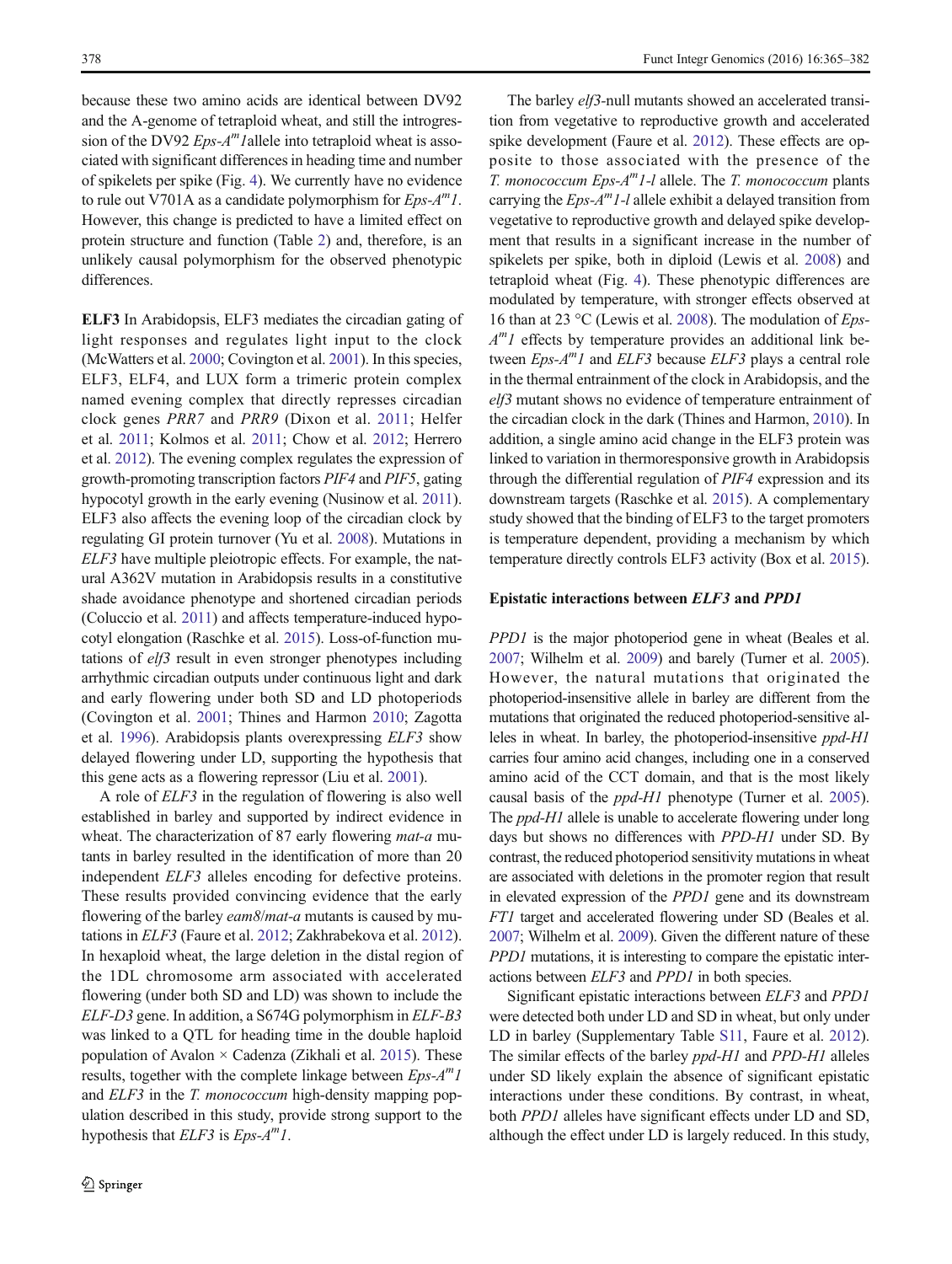when plants carrying the wild-type *ELF3* allele were grown under fluorescent lamps at 16 °C, the differences between the PPD-A1a and PPD-A1b alleles were 14 days, compared with 66.3 days under SD (Supplementary Table S11). However, in previous studies using stronger sodium halide lights  $(-260 \mu M m^{-2} s^{-1})$  and higher temperatures (day 20 °C/night 17 °C), the differences between the same PPD1 alleles in the same Kronos background were only 4 days under LD (Chen et al. [2014](#page-15-0)). These results suggest that the light and temperature conditions selected for this study enhanced the differences between the PPD1 alleles and likely the phenotypic differences between the *ELF3* alleles.

That an important part of the ELF3 effect on flowering is mediated by its effect on PPD1 is evident in the elf3 mutants in rice. In rice, SD accelerates flowering (short-day plant) and *PPD1* ( $=PRR37$ ) acts as a repressor of *FT*-like genes (Zhao et al. [2012](#page-17-0); Koo et al. [2013\)](#page-16-0) rather than as a promoter of flowering as observed in the long-day cereals wheat and barley. Loss-of-function mutations of elf3 in rice result in late flowering time under both SD and LD conditions (Matsubara et al. [2012](#page-16-0); Saito et al. [2012](#page-17-0)), opposite to the effect observed in barley and wheat. This reversion can be explained in part by the opposite effect of PPD1/PRR37 in these two species, although the upregulation of the LD floral repressor  $GHD7$  in the rice  $elf3$  mutant also contributes to its late flowering. Interestingly, an amino acid change in the conserved block III of the rice ELF3 protein accelerates flowering under natural day and LD conditions, without affecting circadian rhythms (Matsubara et al. [2012\)](#page-16-0). Since the evening complex interacts with multiple proteins (Huang et al. [2016\)](#page-16-0), it would be interesting to test the effect of the ELF3 natural mutations discovered in rice and in T. monococcum accession DV92 on these protein-protein interactions.

Although the interaction between ELF3 and PPD1 plays an important role in the regulation of flowering, there seems to be an additional PPD1-independent effect of ELF3 on flowering time. In barley, even in the presence of the photoperiodinsensitive *ppd-H1* allele, mutations in *ELF3* result in a significant acceleration of flowering under both LD (13.3 days) and SD (25.3 days) (Supplementary Table S11, Faure et al. [2012\)](#page-16-0). However, we cannot rule out the possibility that the ppd-H1 mutations is hypomorphic and has sufficient residual effect when expressed at the increased level observed in the eam8/mat-a mutants (Faure et al. [2012](#page-16-0)).

# Applications and practical implications of the novel ELF3 alleles

The significant increase in spikelet number associated with the  $Eps-A<sup>m</sup>1-l$  allele (ELF3 haplotype-C) may have favored the selection of this allele during the domestication of T. monococcum, explaining its high frequency among the cultivated T. monococcum ssp. monococcum accessions

(Supplementary Table S8). However, since T. monococcum is currently cultivated in very limited regions of the world (Troccoli and Codianni [2005\)](#page-17-0), we decided to transfer the  $Eps-A<sup>m</sup>I-I$  allele into tetraploid wheat. The significant increase in number of spikelets per spike (1.1 more spikelets) represents an encouraging result. However, this preliminary experiment was performed under controlled environmental conditions that are different from the ones observed in natural environments. The potential impact of this introgression on tetraploid wheat yield will require replicated field experiments in multiple environments. We are currently introgressing this T. monococcum chromosome segment into different tetraploid and hexaploid backgrounds to perform these experiments.

Although the results from the  $Eps-A^m1-I$  allele introgression into tetraploid wheat are very preliminary for practical application, this experiment provided some valuable information. In previous studies using diploid wheat segregating populations, it was not possible to determine which of the  $Eps-A^m1$  alleles represented the ancestral stage. We did not know if the Eps- $A<sup>m</sup>1-l$  allele delayed flowering time or if the *Eps-A<sup>m</sup>1-e* allele accelerated the transition to the reproductive stage (Lewis et al. [2008\)](#page-16-0). We speculated that the  $Eps-A^{m}1-l$  allele was the derived state based on its high frequency among the more modern cultivated accessions of T. monococcum. The significant delay in heading time and increased spikelet number observed in the tetraploid lines carrying the T. monococcum DV92 allele support this hypothesis. It also suggests that the  $Eps-A^{m}1-l$  has a stronger effect than the replaced Eps-A1 allele from tetraploid wheat and that  $Eps-A^m1-l$  is a hyperactive allele.

However, the results from tetraploid wheat do not provide conclusive evidence that the effects were caused by the polymorphisms in *ELF3*, because a large number of *T. monococcum* genes were introgressed together with ELF3 into the translocated 1AmL chromosome segment. To provide a more conclusive answer to this question, we are mutagenizing the tetraploid line with the T. monococcum introgression with EMS. If we are able to identify loss-of-function mutations in the introgressed ELF3, and these mutations abolish the flowering delay and spikelet number increase associated with the translocated 1AmL chromosome segment, we will be able to conclude that the observed differences were caused by ELF3.

In addition to the *T. monococcum* introgression line with delayed flowering, the early flowering *elf3* tetraploid mutants generated in this study may also represent a valuable germplasm for environments that require a very short life cycle and that are exposed to very long days during their growing season. In barley, the elf3 mutations (eam8/mat-a) have been used commercially in Scandinavia, in regions with very short growing seasons and long photoperiods (Lundqvist [2014](#page-16-0)). The Swedish cultivar 'Mari' carrying the *elf3* mutation has been grown as far north as Iceland (Lundqvist [2014\)](#page-16-0). Faure et al. [\(2012\)](#page-16-0) proposed the intriguing hypothesis that the disruption of the circadian clock observed in the elf3 mutants may be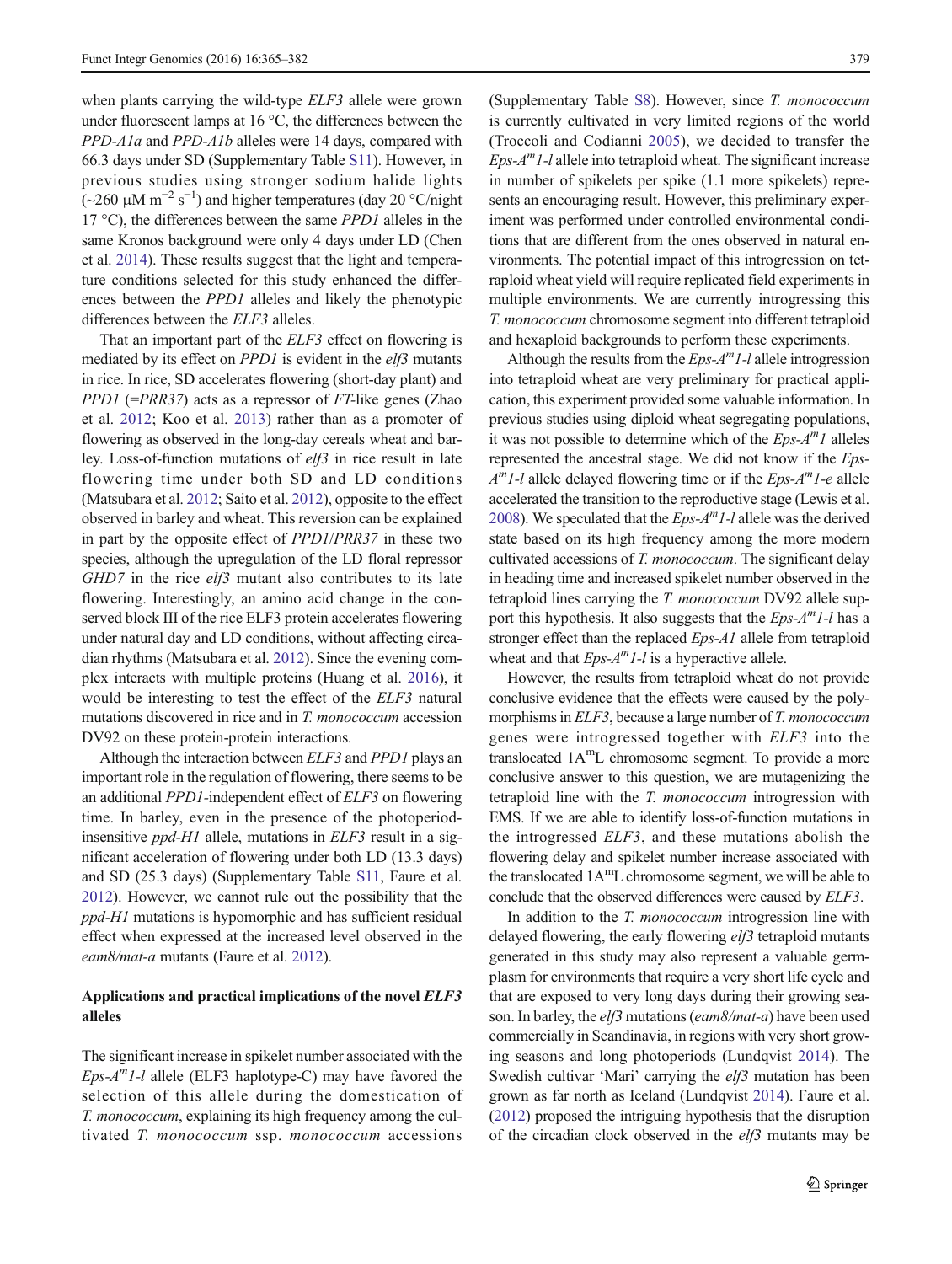<span id="page-15-0"></span>adaptative in regions that exhibit extreme variation in light period during the year (e.g.,  $>20$  h of light per day). Although the current production of wheat at high latitudes is limited, global warming may open new geographic areas to wheat cultivation. In this context, it would be interesting to test the performance of elf3 wheat mutants in high-latitude regions of North America, Europe, and Asia.

Even if the *elf3* loss-of-function wheat mutants find a special niche in high-latitude regions, it is unlikely that they will be useful in other regions because of the negative pleiotropic effects in the number of spikelets per spike. In our controlled environment experiments, the elf3 Kronos mutants showed significant reductions in the number of spikelets per spike both under both LD (up to 6.4 spikelets) and SD photoperiods (up to 11.6 spikelets, Supplementary Table S1). By contrast, the  $Eps-A^m1-l$  allele is associated with a positive effect on spikelet number and was selected in regions where commercial polyploid wheat species are being currently grown. This may increase the probability of this new ELF3 allele of being adaptative in current wheat production regions. Even if this novel hyperactive ELF3 allele is useful, it still remains to be tested if the other linked T. monococcum genes present in the translocated chromosome segments are associated to negative effects on agronomic performance or quality.

Control of flowering time is an important feature of plant adaptation, and the transition between the vegetative and reproductive growth needs to occur in a precise seasonal window to maximize wheat grain yield potential. The new ELF3 alleles introduced in this study expand the genetic tools available to wheat breeders to manipulate wheat flowering time and maximize its adaptation to novel and changing environments.

Acknowledgments This project was supported by the National Research Initiative Competitive Grants 2009-35304-05091, 2011- 67013-30077, and 2011-68002-30029 (Triticeae-CAP) from the USDA National Institute of Food and Agriculture, by the Howard Hughes Medical Institute and the Gordon and Betty Moore Foundation grant GBMF3031, and by the grants PICT Raíces 2006-1744 and 2011-509 from FONCYT (Argentina). We are grateful to Mariana Padilla for excellent technical support.

Open Access This article is distributed under the terms of the Creative Commons Attribution 4.0 International License (http:// creativecommons.org/licenses/by/4.0/), which permits unrestricted use, distribution, and reproduction in any medium, provided you give appropriate credit to the original author(s) and the source, provide a link to the Creative Commons license, and indicate if changes were made.

# References

- Adzhubei IA, Schmidt S, Peshkin L, Ramensky VE, Gerasimova A, Bork P, Kondrashov AS, Sunyaev SR (2010) A method and server for predicting damaging missense mutations. Nat Methods 7:248–249
- Aguilera A, Gómez-González B (2008) Genome instability: a mechanistic view of its causes and consequences. Nat Rev Genet 9:204–217
- Appendino ML, Slafer GA (2003) Earliness per se and its dependence upon temperature in diploid wheat lines differing in the major gene  $Eps-A<sup>m</sup>I$  alleles. J Agr Sci 141:149-154
- Beales J, Turner A, Griffiths S, Snape JW, Laurie DA (2007) A Pseudo-Response Regulator is misexpressed in the photoperiod insensitive Ppd-D1a mutant of wheat (Triticum aestivum L.). Theor Appl Genet 115:721–733
- Box MS, Huang BE, Domijan M, Jaeger KE, Khattak AK, Yoo SJ, Sedivy EL, Jones DM, Hearn TJ, Webb AA, Grant A (2015) ELF3 controls thermoresponsive growth in Arabidopsis. Curr Biol 25:194–199
- Bullrich L, Appendino ML, Tranquilli G, Lewis S, Dubcovsky J (2002) Mapping of a thermos-sensitive earliness per se gene on Triticum monococcum. Theor Appl Genet 105:585-593
- Campoli C, Pankin A, Drosse B, Casao CM, Davis SJ, von Korff M (2013)  $H\nu LUXI$  is a candidate gene underlying the *early maturity* 10 locus in barley: phylogeny, diversity, and interactions with the circadian clock and photoperiodic pathways. New Phytol 199: 1045–1059
- Chen A, Dubcovsky J (2012) Wheat TILLING mutants show that the vernalization gene VRN1 down-regulates the flowering repressor VRN2 in leaves but is not essential for flowering. PLoS Genet 8: e1003134
- Chen A, Li C, Hu W, Lau MY, Lin H, Rockwell NC, Martin SS, Jernstedt JA, Lagarias JC, Dubcovsky J (2014) PHYTOCHROME C plays a major role in the acceleration of wheat flowering under long-day photoperiod. Proc Natl Acad Sci U S A 111:10037–10044
- Choi Y, Sims GE, Murphy S, Miller JR, Chan AP (2012) Predicting the functional effect of amino acid substitutions and indels. PLoS ONE 7:e46688
- Choulet F, Wicker T, Rustenholz C, Paux E, Salse J, Leroy P, Schlub S, Le Paslier MC, Magdelenat G, Gonthier C, Couloux A, Budak H, Breen J, Pumphrey M, Liu SX, Kong XY, Jia JZ, Gut M, Brunel D, Anderson JA, Gill BS, Appels R, Keller B, Feuillet C (2010) Megabase level sequencing reveals contrasted organization and evolution patterns of the wheat gene and transposable element spaces. Plant Cell 22:1686–1701
- Chow BY, Helfer A, Nusinow DA, Kay SA (2012) ELF3 recruitment to the PRR9 promoter requires other evening complex members in the Arabidopsis circadian clock. Plant Signal Behav 7:170–173
- Coluccio MP, Sanchez SE, Kasulin L, Yanovsky MJ, Botto JF (2011) Genetic mapping of natural variation in a shade avoidance response: ELF3 is the candidate gene for a QTL in hypocotyl growth regulation. J Exp Bot 62:167–176
- Comadran J, Kilian B, Russell J, Ramsay L, Stein N, Ganal M, Shaw P, Bayer M, Thomas W, Marshall D, Hedley P, Tondelli A, Pecchioni N, Francia E, Korzun V, Walther A, Waugh R (2012) Natural variation in a homolog of Antirrhinum CENTRORADIALIS contributed to spring growth habit and environmental adaptation in cultivated barley. Nat Genet 44:1388–1392
- Corbesier L, Vincent C, Jang SH, Fornara F, Fan QZ, Searle I, Giakountis A, Farrona S, Gissot L, Turnbull C, Coupland G (2007) FT protein movement contributes to long-distance signaling in floral induction of Arabidopsis. Science 316:1030–1033
- Covington MF, Panda S, Liu XL, Strayer CA, Wagner DR, Kay SA (2001) ELF3 modulates resetting of the circadian clock in Arabidopsis. Plant Cell 13:1305–1316
- Distelfeld A, Li C, Dubcovsky J (2009) Regulation of flowering in temperate cereals. Curr Opin Plant Biol 12:178–184
- Dixon LE, Knox K, Kozma-Bognar L, Southern MM, Pokhilko A, Millar AJ (2011) Temporal repression of core circadian genes is mediated through EARLY FLOWERING 3 in Arabidopsis. Curr Biol 21: 120–5
- Dubcovsky J, Dvorak J (2007) Genome plasticity a key factor in the success of polyploid wheat under domestication. Science 316: 1862–1866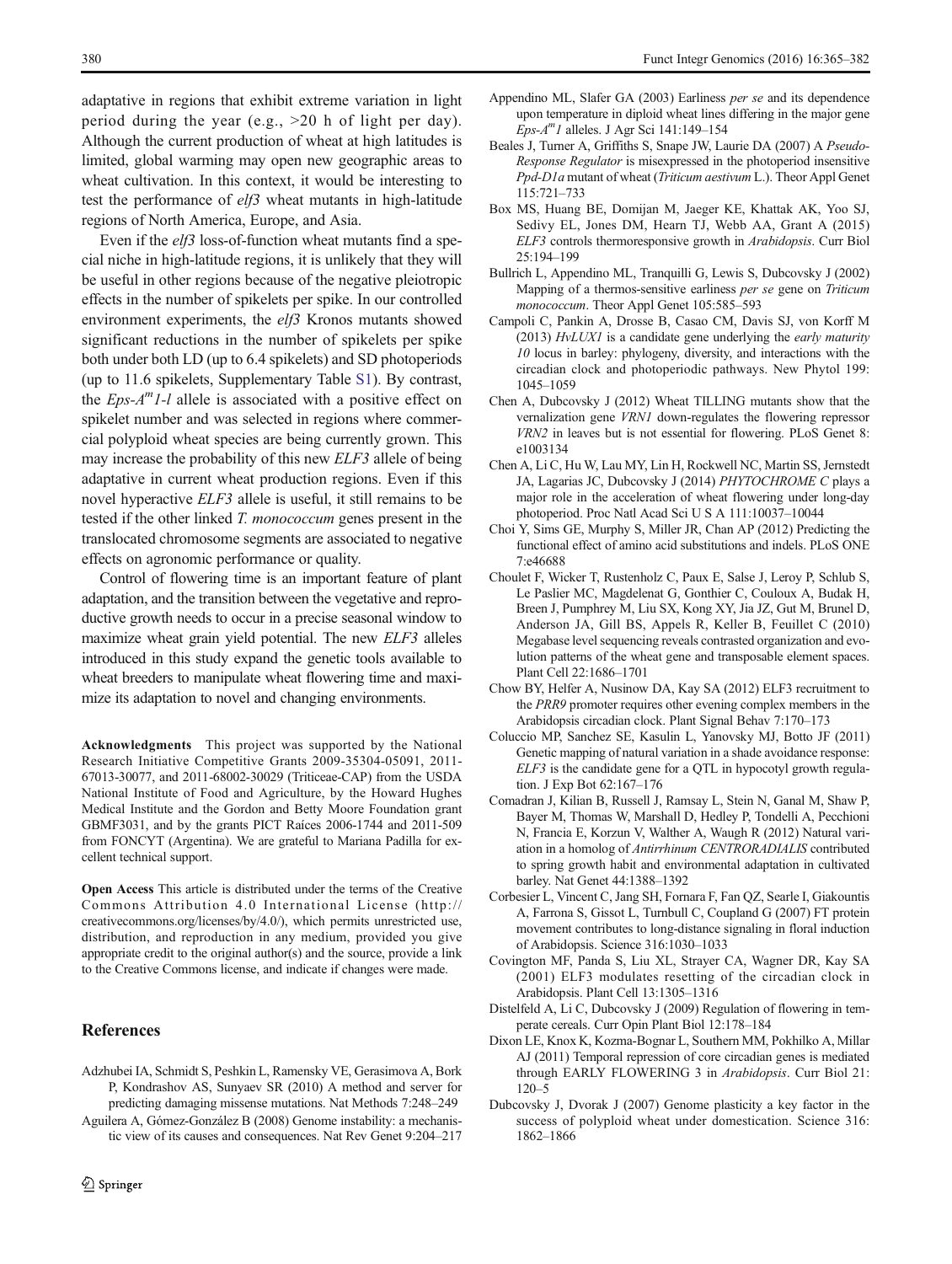- <span id="page-16-0"></span>Dubcovsky J, Luo M-C, Zhong G-Y, Bransteiter R, Desai A, Kilian A, Kleinhofs A, Dvorak J (1996) Genetic map of diploid wheat, Triticum monococcum L., and its comparison with maps of Hordeum vulgare L. Genetics 143:983–999
- Faricelli ME, Valárik M, Dubcovsky J (2010) Control of flowering time and spike development in cereals: the earliness *per se Eps*-1 region in wheat, rice, and Brachypodium. Funct Integr Genomics 10:293–306
- Faure S, Turner AS, Gruszka D, Christodoulou V, Davis SJ, von Korff M, Laurie DA (2012) Mutation at the circadian clock gene EARLY MATURITY 8 adapts domesticated barley (Hordeum vulgare) to short growing seasons. Proc Natl Acad Sci U S A 109:8328–8333
- Flood RG, Halloran GM (1984) Basic development rate in spring wheat. Agron J 76:260–264
- Fox SE, Geniza M, Hanumappa M, Naithani S, Sullivan C, Preece J, Tiwari VK, Elser J, Leonard JM, Sage A, Gresham C (2014) De novo transcriptome assembly and analyses of gene expression during photomorphogenesis in diploid wheat Triticum monococcum. PLoS One 9:e96855
- Fu D, Szucs P, Yan L, Helguera M, Skinner J, von Zitzewitz J, Hayes PM, Dubcovsky J (2005) Large deletions within the first intron in VRN-1 are associated with spring growth habit in barley and wheat. Mol Genet Genomics 273:54–65
- Gawronski P, Ariyadasa R, Himmelbach A, Poursarebani N, Kilian B, Stein N, Steuernagel B, Hensel G, Kumlehn J, Sehgal SK, Gill BS, Gould P, Hall A, Schnurbusch T (2014) A distorted circadian clock causes early flowering and temperature-dependent variation in spike development in the  $Eps-3A^m$  mutant of einkorn wheat. Genetics 196: 1253–1261
- Gawronski P, Schnurbusch T (2012) High‐density mapping of the earliness per se-3A<sup>m</sup> (*Eps*-3A<sup>m</sup>) locus in diploid einkorn wheat and its relation to the syntenic regions in rice and Brachypodium distachyon L. Mol Breed 30:1097–1108
- Gottlieb A, Muller HG, Massa AN, Wanjugi H, Deal KR, You FM, Xu XY, Gu YQ, Luo MC, Anderson OD, Chan AP, Rabinowicz P, Devos KM, Dvorak J (2013) Insular organization of gene space in grass genomes. PLoS One 8:e54101
- Griffiths S, Simmonds J, LeveringtonM WY, Fish L, Sayers L, Alibert L, Orford S, Wingen L, Herry L, Faure S, Laurie D, Bilham L, Snape J (2009) Meta-QTL analysis of the genetic control of ear emergence in elite European winter wheat germplasm. Theor Appl Genet 119: 383–395
- Helfer A, Nusinow DA, Chow BY, Gehrke AR, Bulyk ML, Kay SA (2011) LUX ARRHYTHMO encodes a nighttime repressor of circadian gene expression in the Arabidopsis core clock. Curr Biol 21: 126–33
- Henikoff S, Henikoff JG (1992) Amino acid substitution matrices from protein blocks. Proc Natl Acad Sci U S A 89:10915–10919
- Herrero E, Kolmos E, Bujdoso N, Yuan Y, Wang M, Berns MC, Uhlworm H, Coupland G, Saini R, Jaskolski M, Webb A, Gonçalves J, Davis SJ (2012) EARLY FLOWERING4 recruitment of EARLY FLOWERING3 in the nucleus sustains the Arabidopsis circadian clock. Plant Cell 24:428–443
- Heun M, Schaferpregl R, Klawan D, Castagna R, Accerbi M, Borghi B, Salamini F (1997) Site of einkorn wheat domestication identified by DNA fingerprinting. Science 278:1312–1314
- Hicks KA, Albertson TM, Wagner DR (2001) EARLY FLOWERING 3 encodes a novel protein that regulates circadian clock function and flowering in Arabidopsis. Plant Cell 13:1281–1292
- Hoogendoorn J (1985) A reciprocal  $F_1$  analysis of the genetic control of ear emergence, number of leaves and number of spikelets in wheat. Euphytica 34:545–555
- Huang H, Alvarez S, Bindbeutel R, Shen Z, Naldrett MJ, Evans BS, Briggs SP, Hicks LM, Kay SA, Nusinow DA (2016) Identification of evening complex associated proteins in Arabidopsis by affinity purification and mass spectrometry. Mol Cell Proteomics 1:201–217
- IWGSC The International Wheat Genome Sequencing Consortium (2014) A chromosome-based draft sequence of hexaploid bread wheat (Triticum aestivum) genome. Science 345:1251788
- Johnson BL, Dhaliwal HS (1976) Reproductive isolation of Triticum boeticum and Triticum urartu and the origin of the tetraploid wheats. Am J Bot 63:1088–1094
- Kippes N, Zhu J, Chen A, Vanzetti L, Lukaszewski A, Nishida H, Kato K, Dvorak J, Dubcovsky J (2014) Fine mapping and epistatic interactions of the vernalization gene VRN-D4 in hexaploid wheat. Mol Genet Genomics 289:47–62
- Kolmos E, Herrero E, Bujdoso N, Millar AJ, Tóth R, Gyula P, Nagy F, Davis SJ (2011) A reduced-function allele reveals that EARLY FLOWERING3 repressive action on the circadian clock is modulated by phytochrome signals in Arabidopsis. Plant Cell 23:3230–3246
- Koo BH, Yoo SC, Park JW, Kwon CT, Lee BD, An G, Zhang Z, Li J, Li Z, Paek NC (2013) Natural variation in OsPRR37 regulates heading date and contributes to rice cultivation at a wide range of latitudes. Mol Plant 6:1877–1888
- Krasileva KV, Buffalo V, Bailey P, Pearce S, Ayling S, Tabbita F, Soria M, Wang S, Consortium I, Akhunov E, Uauy C, Dubcovsky J (2013) Separating homeologs by phasing in the tetraploid wheat transcriptome. Genome Biol 14:R66
- Laurie DA, Pratchett N, Bezant J, Snape JW (1995) RFLP mapping of five major genes and eight quantitative trait loci controlling flowering time in a winter x spring barley (Hordeum vulgare L.) cross. Genome 38:575–585
- Leroy P, Guilhot N, Sakai H, Bernard A, Choulet F, Theil S, Reboux S, Amano N, Flutre T, Pelegrin C, Ohyanagi H, Seidel M, Giacomoni F, Reichstadt M, Alaux M, Gicquello E, Legeai F, Cerutti L, Numa H, Tanaka T, Mayer K, Itoh T, Quesneville H, Feuillet C (2011) TriAnnot: a versatile and high performance pipeline for the automated annotation of plant genomes. Front Plant Sci 3:1–14
- Lewis S, Faricelli ME, Appendino ML, Valárik M, Dubcovsky J (2008) The chromosome region including the earliness per se locus Eps- $A<sup>m</sup>I$  affects the duration of early developmental phases and spikelet number in diploid wheat. J Exp Bot 59:3595–3607
- Li C, Lin H, Dubcovsky J (2015) Factorial combinations of protein interactions generate a multiplicity of florigen activation complexes in wheat and barley. Plant J 84:70–82
- Liu XL, Covington MF, Fankhauser C, Chory J, Wagner DR (2001) ELF3 encodes a circadian clock-regulated nuclear protein that functions in an Arabidopsis PHYB signal transduction pathway. Plant Cell 13:1293–1304
- Lijavetzky D, Muzzi G, Wicker T, Keller B, Wing R, Dubcovsky J (1999) Construction and characterization of a bacterial artificial chromosome (BAC) library for the A genome of wheat. Genome 42: 1176–1182
- Lundqvist U (2014) Scandinavian mutation research in barley—a historical review. Hereditas 151:123–131
- Matsubara K, Ogiso-Tanaka E, Hori K, Ebana K, Ando T, Yano M (2012) Natural variation in Hd17, a homolog of Arabidopsis ELF3 that is involved in rice photoperiodic flowering. Plant Cell Physiol 53:709–716
- McWatters HG, Bastow RM, Hall A, Millar AJ (2000) The ELF3 zeitnehmer regulates light signaling to the circadian clock. Nature 408:716–720
- Miura H, Worland AJ (1994) Genetic control of vernalization, day length response and earliness *per se* by homoeologous group-3 chromosomes in wheat. Plant Breed 113:160–169
- Mizuno N, Nitta M, Sato K, Nasuda S (2012) A wheat homologue of PHYTOCLOCK 1 is a candidate gene conferring the early heading phenotype to einkorn wheat. Genes Genet Syst 87:357–367
- Nusinow DA, Helfer A, Hamilton EE, King JJ, Imaizumi T, Schultz TF, Farré EM, Kay SA (2011) The ELF4-ELF3-LUX complex links the circadian clock to diurnal control of hypocotyl growth. Nature 75: 398–402